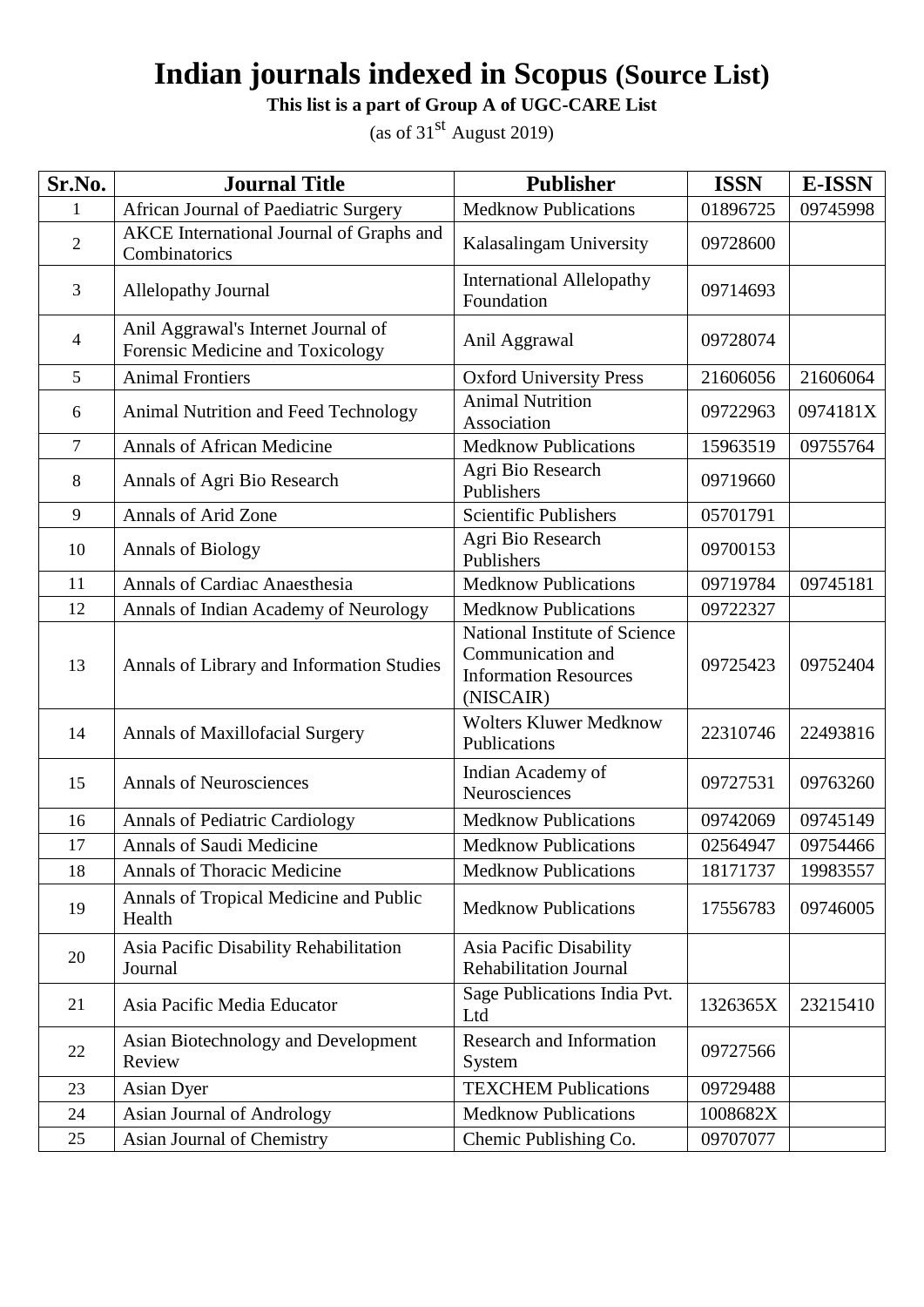**This list is a part of Group A of UGC-CARE List**

| 26 | Asian Journal of Conservation Biology                   | Turtle Conservation and<br><b>Research Programme</b>                                            |          | 22787666 |
|----|---------------------------------------------------------|-------------------------------------------------------------------------------------------------|----------|----------|
| 27 | <b>Asian Journal of Transfusion Science</b>             | Medknow Publications and<br>Media Pvt. Ltd                                                      | 09736247 | 19983565 |
| 28 | Asian Pacific Journal of Reproduction                   | <b>Wolters Kluwer Medknow</b><br>Publications                                                   | 23050500 | 23050519 |
| 29 | Asian Pacific Journal of Tropical<br><b>Biomedicine</b> | <b>Wolters Kluwer Medknow</b><br>Publications                                                   | 22211691 |          |
| 30 | Asian Pacific Journal of Tropical Medicine              | <b>Wolters Kluwer Medknow</b><br>Publications                                                   | 19957645 |          |
| 31 | <b>Asian Textile Journal</b>                            | <b>GPS</b> Kwatra                                                                               | 09713425 |          |
| 32 | Asia-Pacific Journal of Oncology Nursing                | <b>Wolters Kluwer Medknow</b><br>Publications                                                   | 23475625 | 23496673 |
| 33 | <b>Biochemical and Cellular Archives</b>                | DR. P. R. YADAV                                                                                 | 09725075 |          |
| 34 | <b>Biomedical and Pharmacology Journal</b>              | Oriental Scientific Pub. Co.                                                                    | 09746242 | 24562610 |
| 35 | <b>Biomedicine</b>                                      | Indian Assosiation of<br><b>Biomedical Scientists</b>                                           | 09702067 |          |
| 36 | <b>Biopesticides International</b>                      | Koul Research Foundation                                                                        | 0973483X |          |
| 37 | <b>BTRA Scan</b>                                        | <b>Bombay Textile Research</b><br>Association                                                   | 09728341 |          |
| 38 | <b>Bulletin of Materials Science</b>                    | <b>Indian Academy of Sciences</b>                                                               | 02504707 | 09737669 |
| 39 | <b>Chemical Biology Letters</b>                         | <b>Integrated Science</b><br>Publishing                                                         |          | 23479825 |
| 40 | <b>Chemical Engineering World</b>                       | <b>Scientific Publishers</b>                                                                    | 00092517 |          |
| 41 | China Report                                            | Sage Publications India Pvt<br>Ltd.                                                             | 00094455 |          |
| 42 | <b>Chinese Medical Journal</b>                          | <b>Wolters Kluwer Medknow</b><br>Publications                                                   | 03666999 |          |
| 43 | Clay Research                                           | The Clay Minerals Society<br>of India                                                           | 02557193 | 09744509 |
| 44 | <b>Clinical Rhinology</b>                               | Jaypee Brothers Medical<br>Publishers (P) Ltd                                                   | 09744630 | 09756965 |
| 45 | Colourage                                               | Colour Publication Pvt. Ltd.                                                                    | 00101826 |          |
| 46 | <b>Communications on Stochastic Analysis</b>            | <b>Serials Publications</b>                                                                     | 09739599 |          |
| 47 | Compusoft                                               | National Institute of Science<br>Communication and<br><b>Information Resources</b><br>(NISCAIR) |          | 23200790 |
| 48 | <b>Conservation and Society</b>                         | <b>Medknow Publications</b>                                                                     | 09724923 |          |
| 49 | <b>Contemporary Clinical Dentistry</b>                  | Medknow Publications and<br>Media Pvt. Ltd                                                      | 0976237X | 09762361 |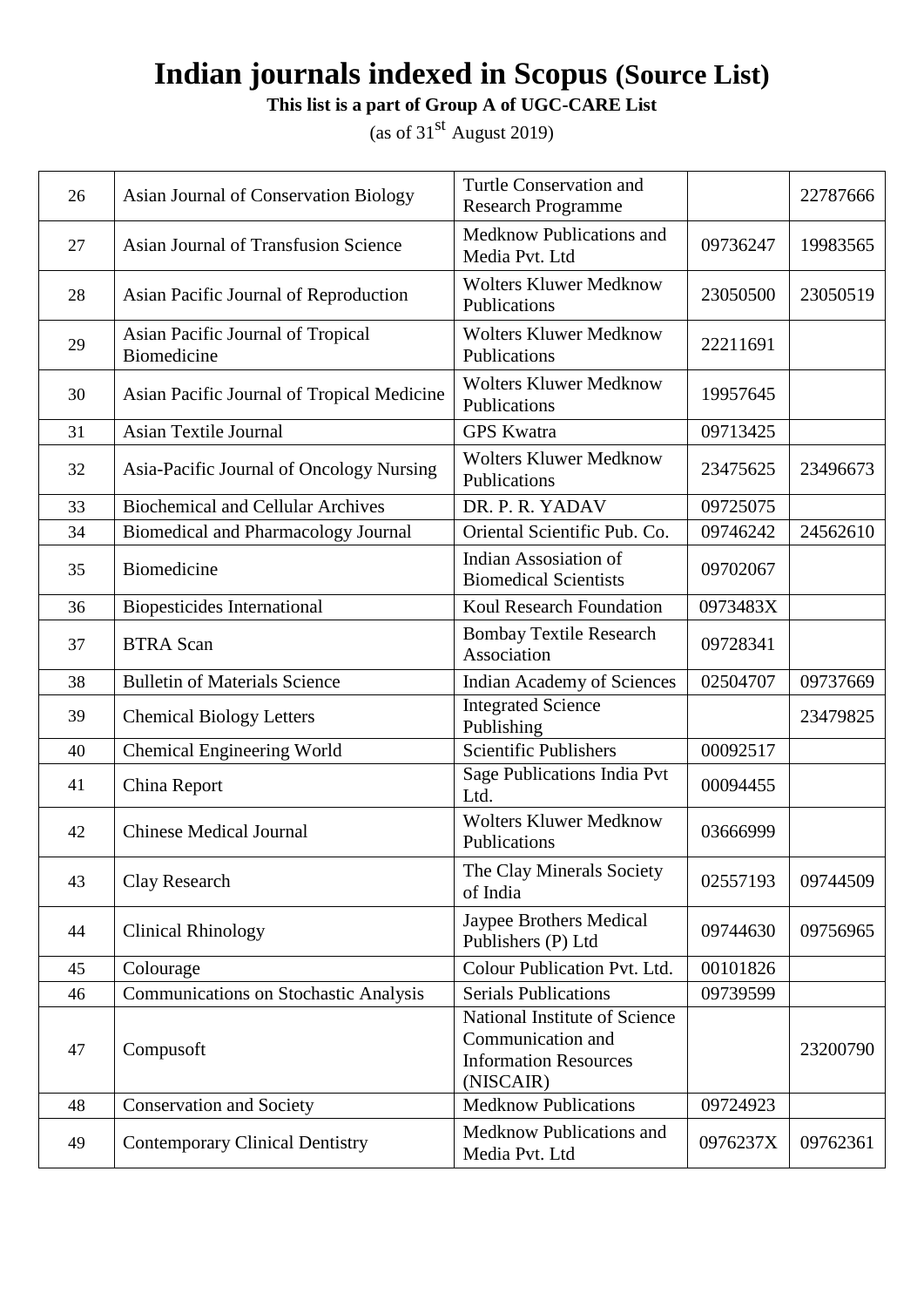**This list is a part of Group A of UGC-CARE List**

| 50 | <b>Contemporary Education Dialogue</b>                              | Sage Publications India Pvt.<br>Ltd                                             | 09731849 | 22495320 |
|----|---------------------------------------------------------------------|---------------------------------------------------------------------------------|----------|----------|
| 51 | Contributions to Indian Sociology                                   | Sage Publications India Pvt<br>Ltd.                                             | 00699667 |          |
| 52 | <b>Current Paediatric Research</b>                                  | <b>Scientific Publishers</b>                                                    | 09719032 |          |
| 53 | <b>Current Research in Nutrition and Food</b><br>Science            | <b>Enviro Research Publishers</b>                                               | 2347467X | 23220007 |
| 54 | <b>Current Science</b>                                              | Indian Academy of Sciences                                                      | 00113891 |          |
| 55 | Current Topics in Peptide and Protein<br>Research                   | <b>Research Trends</b>                                                          | 09724524 |          |
| 56 | <b>Current Topics in Pharmacology</b>                               | <b>Research Trends</b>                                                          | 09724559 |          |
| 57 | <b>Current Topics in Toxicology</b>                                 | <b>Research Trends</b>                                                          | 09728228 |          |
| 58 | <b>Current Trends in Immunology</b>                                 | <b>Research Trends</b>                                                          | 09724567 |          |
| 59 | CytoJournal                                                         | <b>Medknow Publications</b>                                                     | 09745963 | 17426413 |
| 60 | Defence Science Journal                                             | Defence Scientific<br>Information &<br><b>Documentation Centre</b>              | 0011748X |          |
| 61 | Dental Hypotheses                                                   | Medknow Publications and<br>Media Pvt. Ltd                                      | 21558213 |          |
| 62 | <b>Dental Research Journal</b>                                      | <b>Wolters Kluwer Medknow</b><br>Publications                                   | 17353327 | 20080255 |
| 63 | DESIDOC Journal of Library and<br><b>Information Technology</b>     | Defence Scientific<br>Information &<br><b>Documentation Centre</b><br>(DESIDOC) | 09740643 | 09764658 |
| 64 | <b>Disaster Advances</b>                                            | <b>Disaster Advances</b>                                                        | 0974262X |          |
| 65 | Donald School Journal of Ultrasound in<br>Obstetrics and Gynecology | Jaypee Brothers Medical<br>Publishers (P) Ltd                                   | 0973614X |          |
| 66 | Drug Invention Today                                                | Association of<br><b>Pharmaceutical Innovators</b>                              | 09757619 |          |
| 67 | Ecology, Environment and Conservation                               | <b>EM</b> International                                                         | 0971765X |          |
| 68 | <b>Economic and Political Weekly</b>                                | Sameeksha Trust                                                                 | 00129976 | 23498846 |
| 69 | <b>Education for Health</b>                                         | <b>Wolters Kluwer Medknow</b><br>Publications                                   | 13576283 | 14695804 |
| 70 | Electronic Journal of Plant Breeding                                | <b>Indian Society of Plant</b><br><b>Breeders</b>                               |          | 0975928X |
| 71 | Endoscopic Ultrasound                                               | Medknow Publications and<br>Media Pvt. Ltd                                      | 23039027 | 22267190 |
| 72 | <b>European Journal of Dentistry</b>                                | <b>Wolters Kluwer Medknow</b><br>Publications                                   | 13057456 | 13057464 |
| 73 | European Journal of General Dentistry                               | Medknow Publications and<br>Media Pvt. Ltd                                      | 22789626 | 23204753 |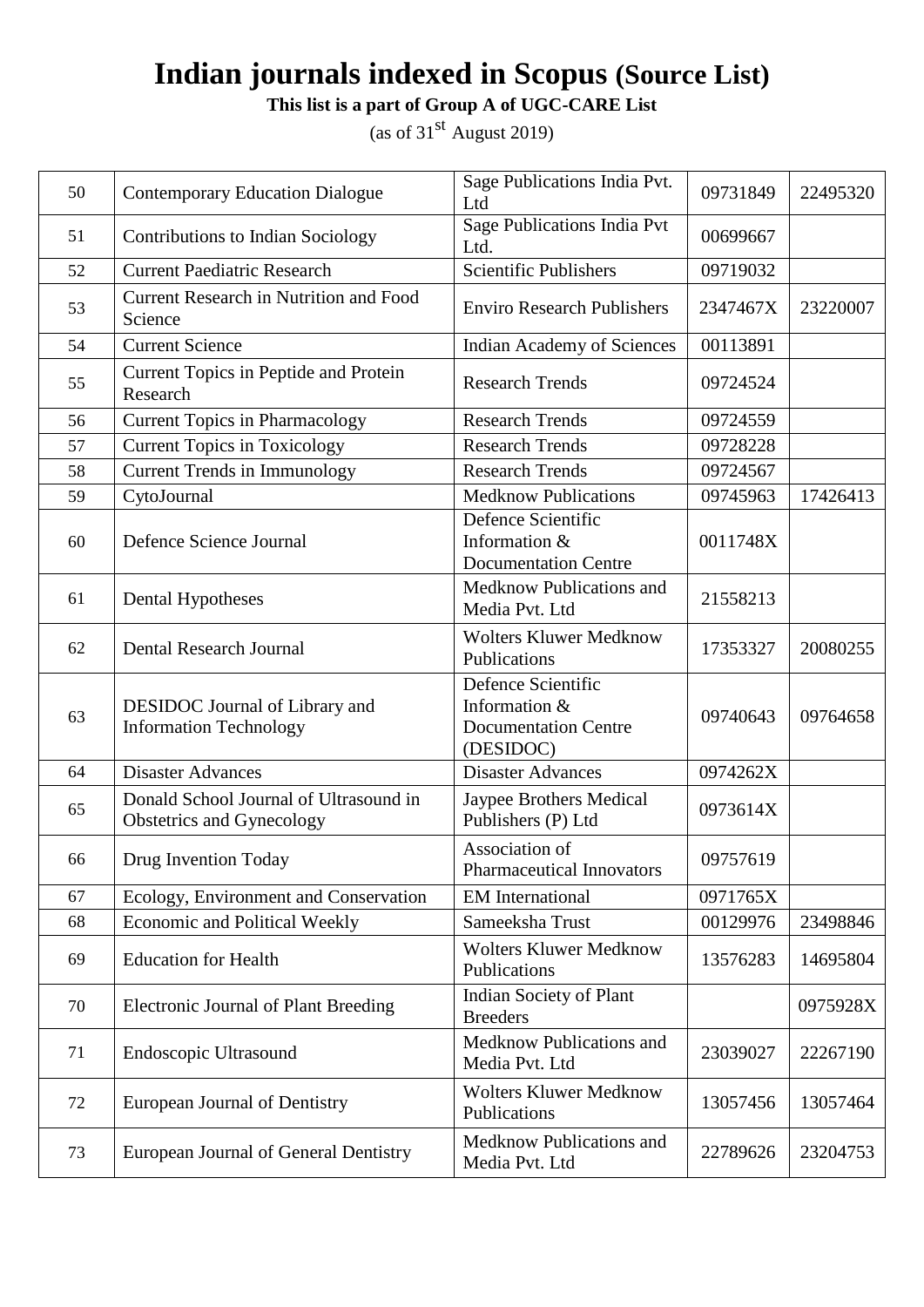**This list is a part of Group A of UGC-CARE List**

| 74 | <b>Exploratory Animal and Medical Research</b>   | <b>West Bengal Veterinary</b><br>Alumni Association                                               | 2277470X | 2319247X |
|----|--------------------------------------------------|---------------------------------------------------------------------------------------------------|----------|----------|
| 75 | Finance India                                    | Indian Institute of Finance                                                                       | 09703772 |          |
| 76 | Formosan Journal of Surgery                      | <b>Medknow Publications</b>                                                                       | 1682606X | 22135413 |
| 77 | Gender, Technology and Development               | Sage Publications India Pvt<br>Ltd.                                                               | 09718524 |          |
| 78 | Genome Integrity                                 | Wolters Kluwer Medknow<br>Publications                                                            | 20419414 |          |
| 79 | Global and Stochastic Analysis                   | <b>MUK Publications and</b><br>Distribution                                                       | 22489444 |          |
| 80 | Global Journal of Flexible Systems<br>Management | Global Institute of Flexible<br><b>Systems Management</b>                                         | 09722696 |          |
| 81 | Gynecology and Minimally Invasive<br>Therapy     | <b>Wolters Kluwer Medknow</b><br>Publications                                                     | 22133070 | 22133089 |
| 82 | Halteres                                         | Organisation for<br>Conservation and Study of<br>Biodiversity in collaboration<br>with ANeT-India | 09731555 | 23487372 |
| 83 | Hepatology International                         | Springer India                                                                                    | 19360533 | 19360541 |
| 84 | Himalayan Geology                                | Wadia Institute of<br>Himalayan Geology                                                           | 09718966 |          |
| 85 | Humanities and Social Sciences Reviews           | Gyandhara International<br><b>Academic Publications</b>                                           |          | 23956518 |
| 86 | <b>India Quarterly</b>                           | Indian Council of World<br><b>Affairs</b>                                                         | 09749284 | 09752684 |
| 87 | <b>Indian Concrete Journal</b>                   | <b>Scientific Publishers</b>                                                                      | 00194565 |          |
| 88 | <b>Indian Drugs</b>                              | <b>Scientific Publishers</b>                                                                      | 0019462X |          |
| 89 | Indian Economic and Social History<br>Review     | Sage Publications India Pvt<br>Ltd.                                                               | 00194646 |          |
| 90 | <b>Indian Geotechnical Journal</b>               | Springer India                                                                                    | 09719555 | 22773347 |
| 91 | <b>Indian Heart Journal</b>                      | Cardiological Society of<br>India                                                                 | 00194832 |          |
| 92 | Indian Journal of Agricultural<br>Biochemistry   | Indian Society of<br><b>Agricultural Biochemists</b>                                              | 09706399 |          |
| 93 | Indian Journal of Agricultural Economics         | <b>Scientific Publishers</b>                                                                      | 00195014 |          |
| 94 | Indian Journal of Agricultural Research          | <b>Agricultural Research</b><br><b>Communication Centre</b>                                       | 03678245 | 0976058X |
| 95 | Indian Journal of Agricultural Sciences          | <b>Indian Journal of Fisheries</b><br>for the Indian Council of<br><b>Agricultural Research</b>   | 00195022 |          |
| 96 | Indian Journal of Agronomy                       | <b>Scientific Publishers</b>                                                                      | 0537197X |          |
| 97 | Indian Journal of Anaesthesia                    | <b>Medknow Publications</b>                                                                       | 00195049 | 09762817 |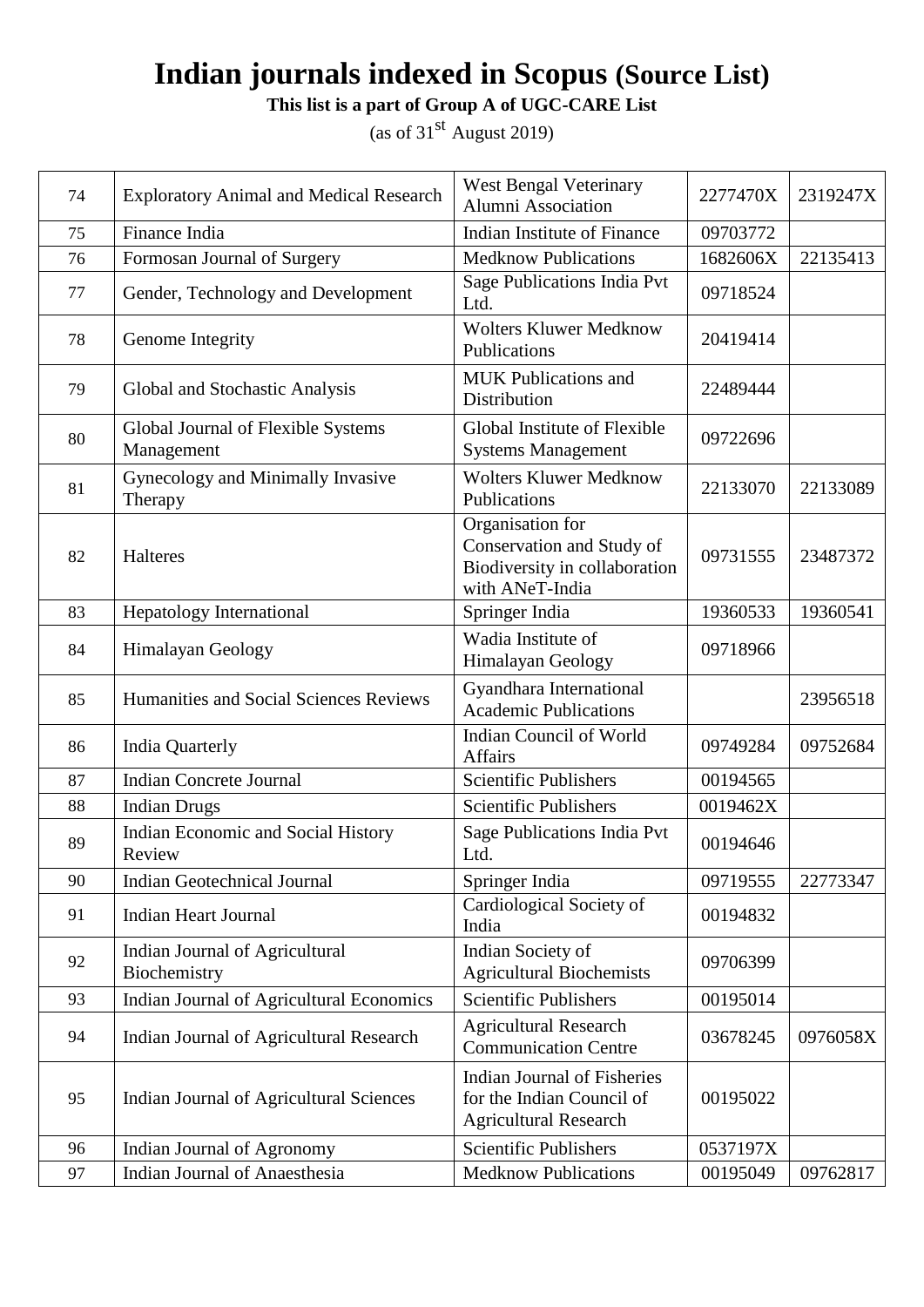**This list is a part of Group A of UGC-CARE List**

| 98  | Indian Journal of Animal Research                                                                              | <b>Agricultural Research</b><br><b>Communication Centre</b>                                                                        | 03676722 | 09760555 |
|-----|----------------------------------------------------------------------------------------------------------------|------------------------------------------------------------------------------------------------------------------------------------|----------|----------|
| 99  | <b>Indian Journal of Animal Sciences</b>                                                                       | <b>Scientific Publishers</b>                                                                                                       | 03678318 |          |
| 100 | Indian Journal of Biochemistry and<br><b>Biophysics</b>                                                        | Scientific Publishers                                                                                                              | 03011208 | 09750959 |
| 101 | Indian Journal of Biotechnology                                                                                | National Institute of Science<br>Communication                                                                                     | 09725849 | 09750967 |
| 102 | <b>Indian Journal of Cancer</b>                                                                                | <b>Medknow Publications</b>                                                                                                        | 0019509X | 19984774 |
| 103 | Indian Journal of Chemical Technology                                                                          | <b>Scientific Publishers</b>                                                                                                       | 0971457X | 09750991 |
| 104 | Indian Journal of Chemistry - Section A<br>Inorganic, Physical, Theoretical and<br><b>Analytical Chemistry</b> | Scientific Publishers                                                                                                              | 03764710 |          |
| 105 | Indian Journal of Chemistry - Section B<br>Organic and Medicinal Chemistry                                     | Scientific Publishers                                                                                                              | 03764699 |          |
| 106 | Indian Journal of Clinical Biochemistry                                                                        | Springer India                                                                                                                     | 09701915 |          |
| 107 | Indian Journal of Community Health                                                                             | <b>Indian Association of</b><br>Preventive and Social<br>Medicine Uttar Pradesh and<br>Uttarakhand<br>(IAPSMUPUK) State<br>Chapter | 09717587 | 22489509 |
| 108 | Indian Journal of Community Medicine                                                                           | <b>Medknow Publications</b>                                                                                                        | 09700218 | 19983581 |
| 109 | Indian Journal of Critical Care Medicine                                                                       | <b>Medknow Publications</b>                                                                                                        | 09725229 | 1998359X |
| 110 | <b>Indian Journal of Dental Research</b>                                                                       | <b>Medknow Publications</b>                                                                                                        | 09709290 | 19983603 |
| 111 | Indian Journal of Dermatology                                                                                  | <b>Medknow Publications</b>                                                                                                        | 00195154 | 19983611 |
| 112 | Indian Journal of Dermatology,<br>Venereology and Leprology                                                    | <b>Medknow Publications</b>                                                                                                        | 03786323 |          |
| 113 | Indian Journal of Ecology                                                                                      | <b>Indian Ecological Society</b>                                                                                                   | 03045250 |          |
| 114 | Indian Journal of Endocrinology and<br>Metabolism                                                              | Medknow Publications and<br>Media Pvt. Ltd                                                                                         | 22308210 | 22309500 |
| 115 | Indian Journal of Engineering and<br><b>Materials Sciences</b>                                                 | Scientific Publishers                                                                                                              | 09714588 | 09751017 |
| 116 | Indian Journal of Environmental<br>Protection                                                                  | <b>Scientific Publishers</b>                                                                                                       | 02537141 |          |
| 117 | Indian Journal of Fibre and Textile<br>Research                                                                | <b>Scientific Publishers</b>                                                                                                       | 09710426 |          |
| 118 | Indian Journal of Finance                                                                                      | <b>Associated Management</b><br><b>Consultants Private Limited</b>                                                                 | 09738711 |          |
| 119 | <b>Indian Journal of Fisheries</b>                                                                             | <b>Indian Journal of Fisheries</b><br>for the Indian Council of<br><b>Agricultural Research</b>                                    | 09706011 |          |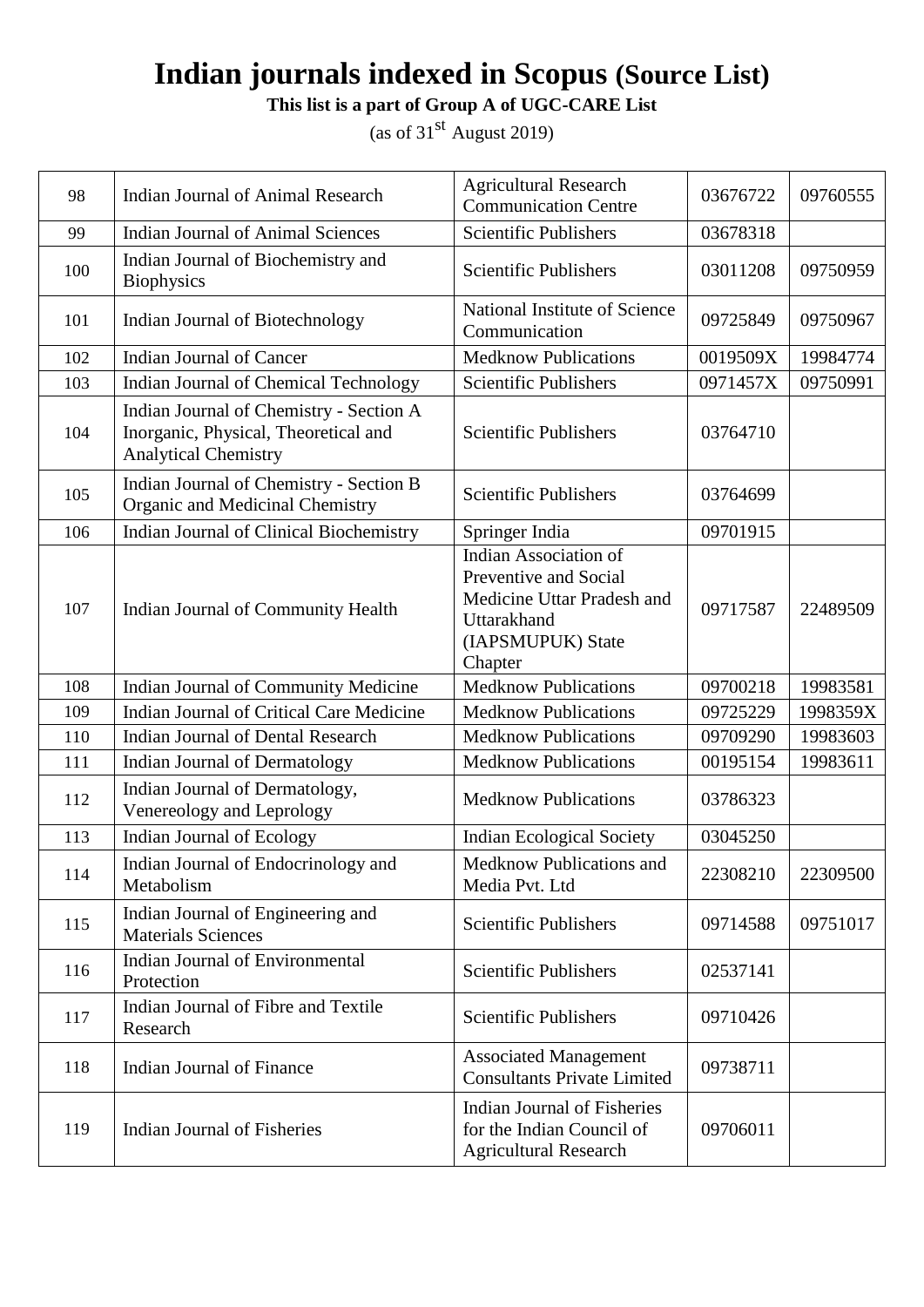**This list is a part of Group A of UGC-CARE List**

| 120 | Indian Journal of Forensic Medicine and<br>Pathology    | Red Flower Publication Pvt.<br>Ltd                                                              | 09743383 | 09743391 |
|-----|---------------------------------------------------------|-------------------------------------------------------------------------------------------------|----------|----------|
| 121 | Indian Journal of Forensic Medicine and<br>Toxicology   | Aall India Institute of<br><b>Medical Sciences</b>                                              | 09739122 | 09739130 |
| 122 | Indian Journal of Gastroenterology                      | Indian Society of<br>Gastroenterology                                                           | 02548860 |          |
| 123 | <b>Indian Journal of Gender Studies</b>                 | Sage Publications India Pvt<br>Ltd.                                                             | 09715215 |          |
| 124 | Indian Journal of Genetics and Plant<br><b>Breeding</b> | <b>Indian Society of Genetics</b><br>& Plant Breeding.                                          | 00195200 | 09756906 |
| 125 | Indian Journal of Geo-Marine Sciences                   | National Institute of Science<br>Communication and<br><b>Information Resources</b><br>(NISCAIR) |          | 09751033 |
| 126 | Indian Journal of Hematology and Blood<br>Transfusion   | Springer India                                                                                  | 09714502 |          |
| 127 | Indian Journal of Heterocyclic Chemistry                | <b>Connect Journals</b>                                                                         | 09711627 |          |
| 128 | Indian Journal of Horticulture                          | Horticultural Society of<br>India                                                               | 09728538 | 18758711 |
| 129 | Indian Journal of Leprosy                               | Indian Leprosy<br><b>Association/Hind Kusht</b><br>Nivaran Sangh                                | 02549395 |          |
| 130 | Indian Journal of Marketing                             | <b>Associated Management</b><br><b>Consultants Private Limited</b>                              | 09738703 |          |
| 131 | <b>Indian Journal of Mathematics</b>                    | Allahabad Mathematical<br>Society                                                               | 00195324 |          |
| 132 | Indian Journal of Medical and Paediatric<br>Oncology    | <b>Medknow Publications</b>                                                                     | 09715851 | 09752129 |
| 133 | Indian journal of medical ethics                        | <b>Forum For Medical Ethics</b><br>Society                                                      | 09748466 |          |
| 134 | Indian Journal of Medical Microbiology                  | <b>Medknow Publications</b>                                                                     | 02550857 | 19983646 |
| 135 | <b>Indian Journal of Medical Research</b>               | <b>Indian Council of Medical</b><br>Research                                                    | 09715916 |          |
| 136 | Indian Journal of Medical Research,<br>Supplement       | <b>Indian Council of Medical</b><br>Research                                                    | 03679012 |          |
| 137 | <b>Indian Journal of Medical Sciences</b>               | <b>Medknow Publications</b>                                                                     | 00195359 | 19983654 |
| 138 | Indian Journal of Microbiology                          | Springer India                                                                                  | 00468991 |          |
| 139 | Indian Journal of Natural Products and<br>Resources     | National Institute of Science<br>Communication and<br><b>Information Resources</b>              | 09760504 | 09760512 |
| 140 | Indian Journal of Nematology                            | Nematological Society of<br>India                                                               | 03036960 | 09744444 |
| 141 | Indian Journal of Nephrology                            | <b>Medknow Publications</b>                                                                     | 09714065 | 19983662 |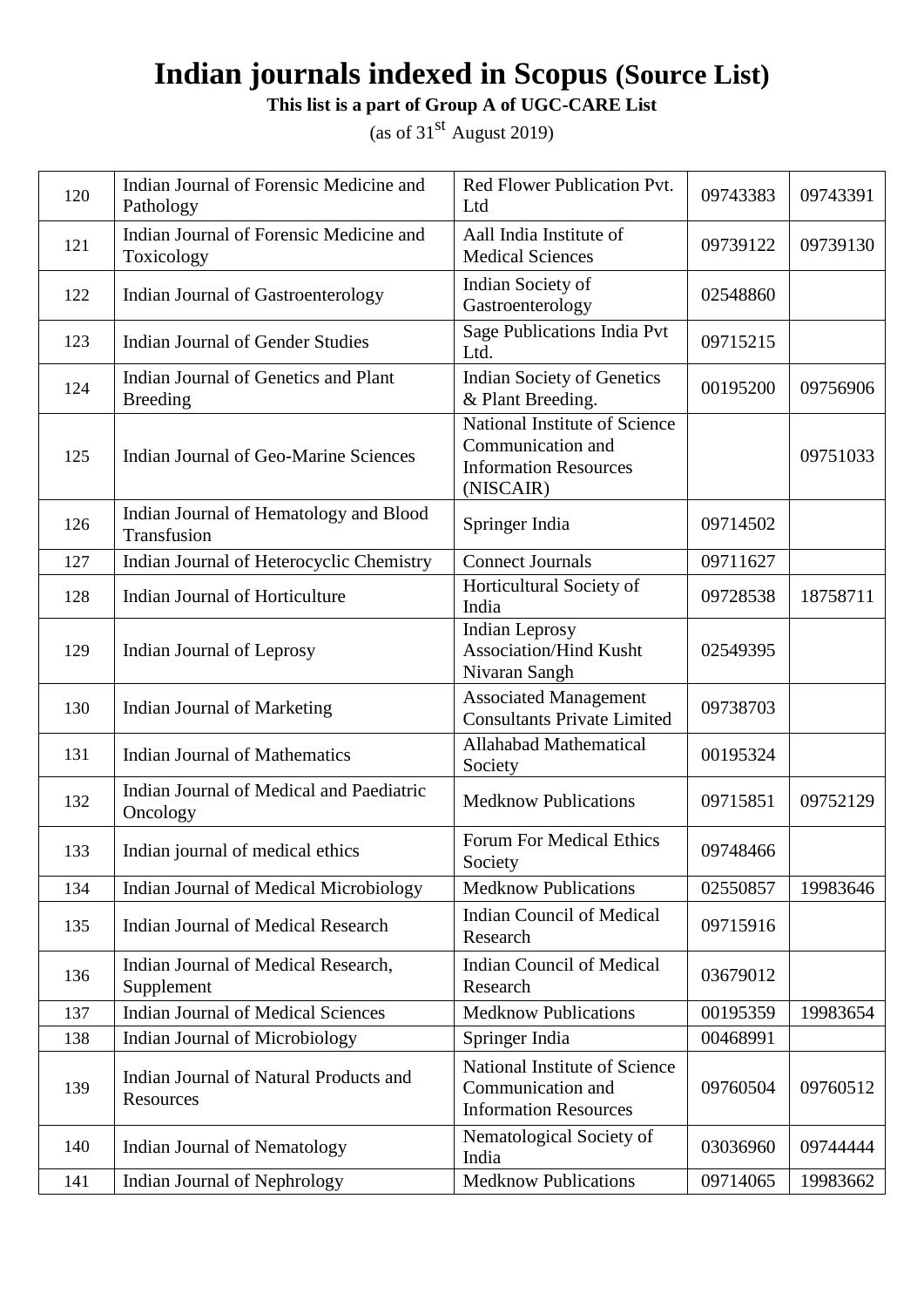**This list is a part of Group A of UGC-CARE List**

| 142 | <b>Indian Journal of Nuclear Medicine</b>                                | <b>Medknow Publications</b>                                     | 09723919 | 09740244 |
|-----|--------------------------------------------------------------------------|-----------------------------------------------------------------|----------|----------|
| 143 | Indian Journal of Occupational and<br><b>Environmental Medicine</b>      | <b>Medknow Publications</b>                                     | 00195278 | 19983670 |
| 144 | Indian Journal of Ophthalmology                                          | <b>Medknow Publications</b>                                     | 03014738 | 19983689 |
| 145 | Indian Journal of Orthopaedics                                           | <b>Medknow Publications</b>                                     | 00195413 | 19983727 |
| 146 | Indian Journal of Otolaryngology and<br><b>Head and Neck Surgery</b>     | Association of<br>Otolaryngologists of India                    | 00195421 |          |
| 147 | Indian Journal of Otology                                                | <b>Medknow Publications</b>                                     | 09717749 | 22499520 |
| 148 | Indian Journal of Palliative Care                                        | <b>Medknow Publications</b>                                     | 09731075 | 19983735 |
| 149 | Indian Journal of Pathology and<br>Microbiology                          | <b>Medknow Publications</b>                                     | 03774929 | 09745130 |
| 150 | <b>Indian Journal of Pediatrics</b>                                      | Springer India                                                  | 00195456 |          |
| 151 | <b>Indian Journal of Pharmaceutical</b><br><b>Education and Research</b> | Association of<br>Pharmaceutical Teachers of<br>India           | 00195464 |          |
| 152 | <b>Indian Journal of Pharmaceutical Sciences</b>                         | <b>Medknow Publications</b>                                     | 0250474X | 19983743 |
| 153 | <b>Indian Journal of Pharmacology</b>                                    | <b>Medknow Publications</b>                                     | 02537613 | 19983751 |
| 154 | Indian Journal of Physics                                                | <b>Indian Physical Society</b>                                  | 09731458 | 09749845 |
| 155 | Indian Journal of Physiology and<br>Pharmacology                         | All India Institute of<br><b>Medical Sciences</b>               | 00195499 |          |
| 156 | Indian Journal of Plastic Surgery                                        | <b>Medknow Publications</b>                                     | 09700358 | 1998376X |
| 157 | <b>Indian Journal of Practical Pediatrics</b>                            | Indian Academy of<br>Pediatrics                                 | 09729607 |          |
| 158 | Indian Journal of Psychiatry                                             | <b>Medknow Publications</b>                                     | 00195545 | 19983794 |
| 159 | Indian Journal of Psychological Medicine                                 | Medknow Publications and<br>Media Pvt. Ltd                      | 02537176 | 09751564 |
| 160 | Indian journal of public health                                          | <b>Medknow Publications</b>                                     | 0019557X | 22297693 |
| 161 | <b>Indian Journal of Public Health Research</b><br>and Development       | R.K. Sharma, Institute of<br>Medico-Legal Publications          | 09760245 | 09765506 |
| 162 | Indian Journal of Pure and Applied<br>Mathematics                        | <b>Indian National Science</b><br>Academy                       | 00195588 |          |
| 163 | Indian Journal of Pure and Applied<br>Physics                            | <b>Scientific Publishers</b>                                    | 00195596 |          |
| 164 | Indian Journal of Radio and Space Physics                                | Council of Scientific and<br><b>Industrial Research</b>         | 03678393 |          |
| 165 | Indian Journal of Rheumatology                                           | <b>Medknow Publications</b>                                     | 09733698 |          |
| 166 | Indian Journal of Sericulture                                            | <b>Central Sericultural</b><br>Research & Training<br>Institute | 04457722 |          |
| 167 | Indian Journal of Sexually Transmitted<br><b>Diseases</b>                | <b>Medknow Publications</b>                                     | 02537184 | 19983816 |
| 168 | Indian Journal of Surgery                                                | Springer India                                                  | 09722068 | 09739793 |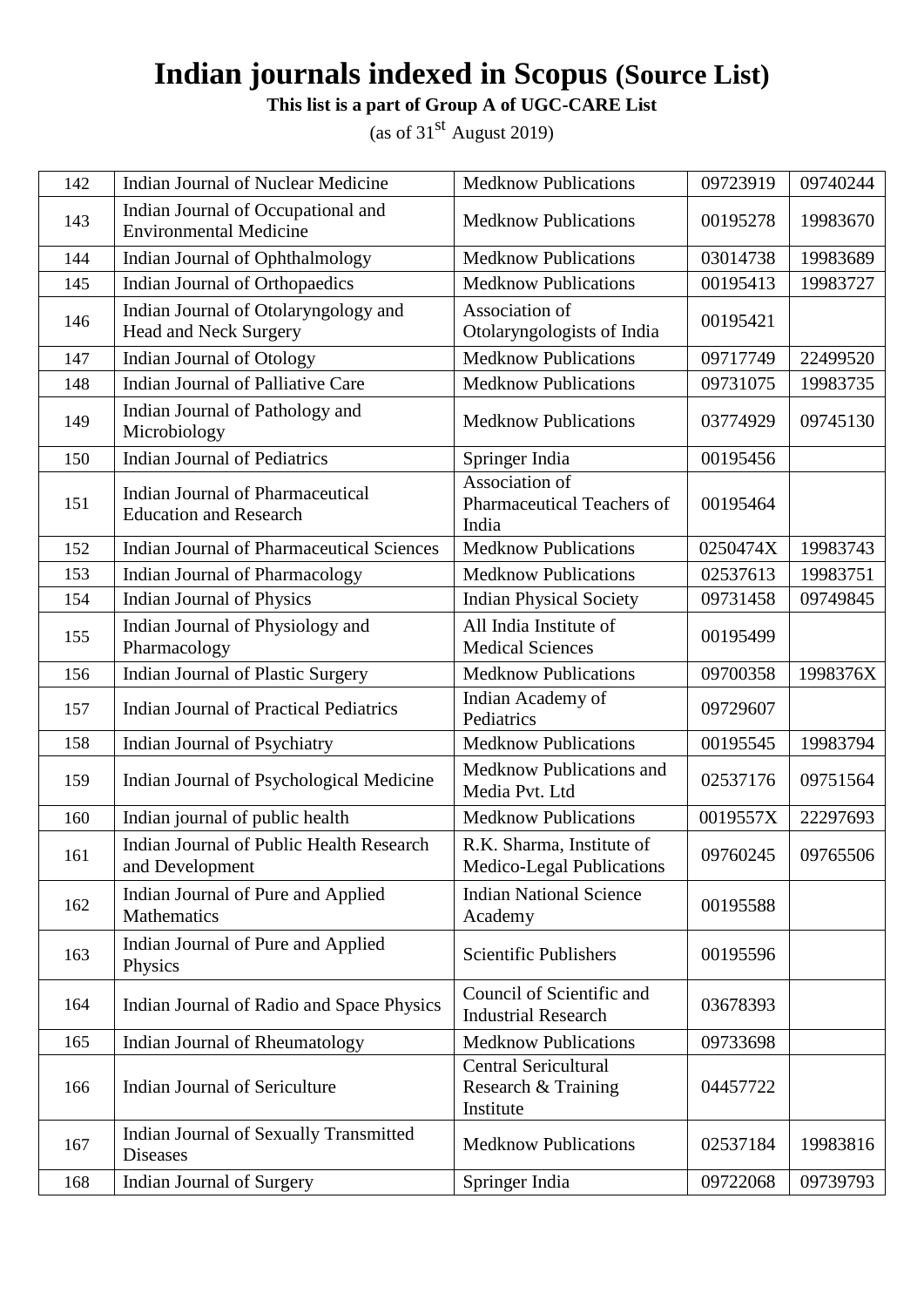**This list is a part of Group A of UGC-CARE List**

| 169 | <b>Indian Journal of Surgical Oncology</b>                                                                              | Springer India                                                                     | 09757651 | 09766952 |
|-----|-------------------------------------------------------------------------------------------------------------------------|------------------------------------------------------------------------------------|----------|----------|
| 170 | Indian Journal of Thoracic and<br>Cardiovascular Surgery                                                                | Springer India                                                                     | 09709134 |          |
| 171 | Indian Journal of Traditional Knowledge                                                                                 | National Institute of Science<br>Communication and<br><b>Information Resources</b> | 09725938 | 09751068 |
| 172 | <b>Indian Journal of Tuberculosis</b>                                                                                   | Tuberculosis Association of<br>India                                               | 00195707 |          |
| 173 | Indian Journal of Urology                                                                                               | <b>Medknow Publications</b>                                                        | 09701591 |          |
| 174 | Indian Pacing and Electrophysiology<br>Journal                                                                          | Indian Pacing and<br>Electrophysiology Group                                       | 09726292 |          |
| 175 | <b>Indian Pediatrics</b>                                                                                                | Springer India                                                                     | 00196061 | 09747559 |
| 176 | <b>Indian Silk</b>                                                                                                      | Ministry of Textiles                                                               | 00196355 |          |
| 177 | <b>Indian Veterinary Journal</b>                                                                                        | <b>Indian Veterinary</b><br>Association                                            | 00196479 |          |
| 178 | International Journal of Agricultural and<br><b>Statistical Sciences</b>                                                | Dev College                                                                        | 09731903 | 09763392 |
| 179 | International Journal of Applied and<br><b>Computational Mathematics</b>                                                | Springer India                                                                     | 23495103 | 21995796 |
| 180 | <b>International Journal of Applied</b><br>Pharmaceutics                                                                | International Journal of<br><b>Applied Pharmaceutics</b>                           | 09757058 |          |
| 181 | <b>International Journal of Artificial</b><br>Intelligence                                                              | <b>CESER Publications</b>                                                          | 09740635 |          |
| 182 | <b>International Journal of Computer</b><br><b>Information Systems and Industrial</b><br><b>Management Applications</b> | Machine Intelligence<br><b>Research Labs</b>                                       |          | 21507988 |
| 183 | International Journal of Computer<br>Networks and Communications                                                        | Academy and Industry<br><b>Research Collaboration</b><br>Center (AIRCC)            | 09752293 | 09749322 |
| 184 | International Journal of Criminal Justice<br>Sciences                                                                   | South Asian Society of<br>Criminology and<br>Victimology (SASCV)                   | 09735089 |          |
| 185 | International Journal of Critical Illness and<br><b>Injury Science</b>                                                  | Medknow Publications and<br>Media Pvt. Ltd                                         | 22295151 | 22315004 |
| 186 | International Journal of Cyber<br>Criminology                                                                           | K. Jaishankar                                                                      | 09742891 |          |
| 187 | International Journal of Development and<br>Conflict                                                                    | <b>Gokhale Institute of Politics</b><br>and Economics                              | 20102690 | 20102704 |
| 188 | International Journal of Diabetes in<br><b>Developing Countries</b>                                                     | Springer India                                                                     | 09733930 |          |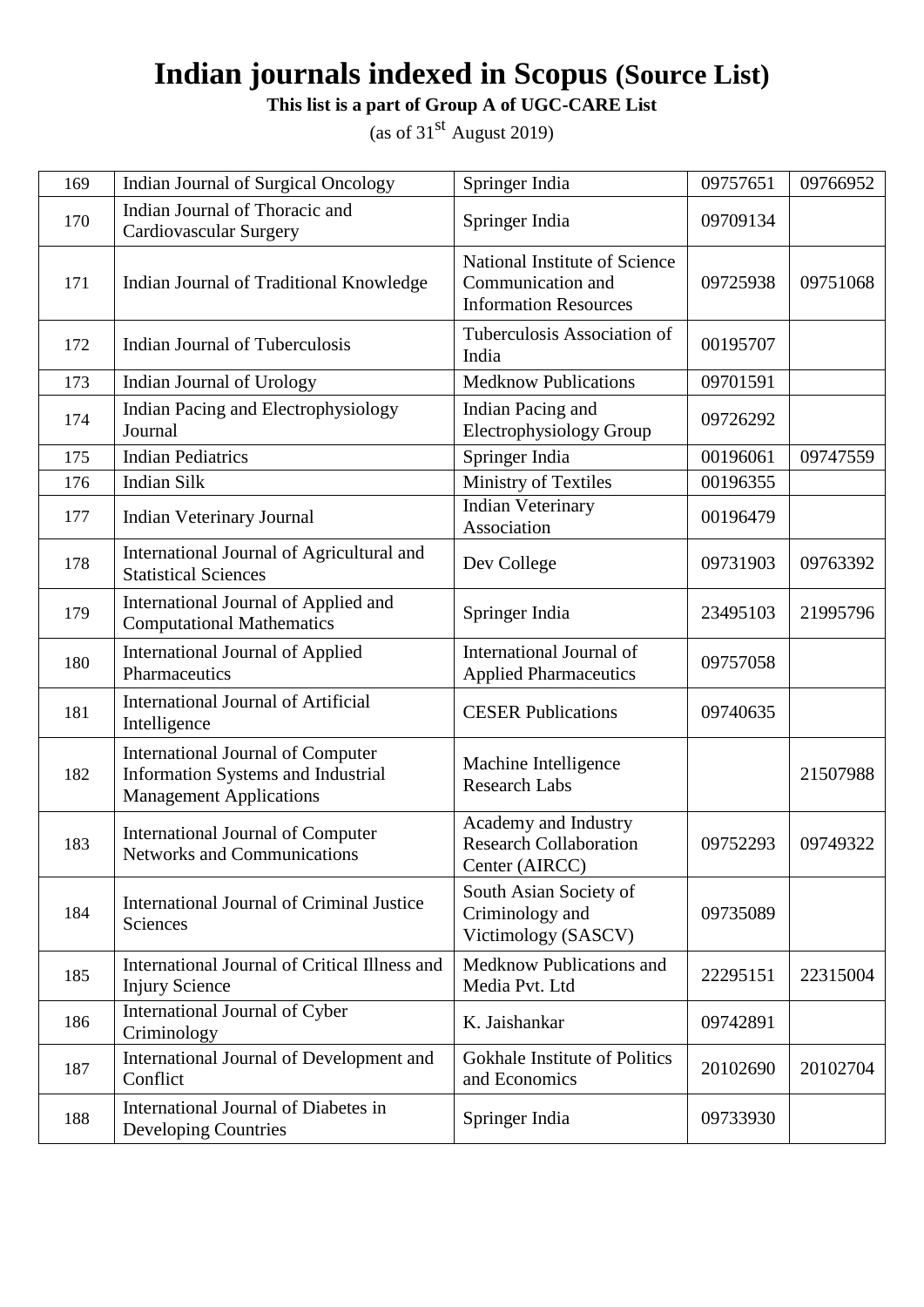**This list is a part of Group A of UGC-CARE List**

| 189 | International Journal of Engineering and<br><b>Advanced Technology</b>                        | <b>Blue Eyes Intelligence</b><br><b>Engineering and Sciences</b><br>Publication                                  |          | 22498958 |
|-----|-----------------------------------------------------------------------------------------------|------------------------------------------------------------------------------------------------------------------|----------|----------|
| 190 | International Journal of Engineering<br><b>Research and Technology</b>                        | <b>International Research</b><br><b>Publication House</b>                                                        | 09743154 |          |
| 191 | International Journal of Epilepsy                                                             | Reed-Elsevier (India)<br>Private Limited                                                                         | 22136320 |          |
| 192 | International Journal of Hospitality and<br><b>Tourism Systems</b>                            | Publishing India Group                                                                                           | 09746250 |          |
| 193 | International Journal of Infertility and<br><b>Fetal Medicine</b>                             | Jaypee Brothers Medical<br>Publishers (P) Ltd                                                                    | 22293817 | 22293833 |
| 194 | International Journal of Innovative<br>Technology and Exploring Engineering                   | Blue Eyes Intelligence<br><b>Engineering and Sciences</b><br>Publication                                         |          | 22783075 |
| 195 | International Journal of Mathematical,<br><b>Engineering and Management Sciences</b>          | International Journal of<br>Mathematical, Engineering<br>and Management Sciences<br>(IJMEMS)                     |          | 24557749 |
| 196 | International Journal of Mechanical and<br>Production Engineering Research and<br>Development | <b>Transstellar Journal</b><br><b>Publications and Research</b><br><b>Consultancy Private Limited</b><br>(TJPRC) | 22496890 | 22498001 |
| 197 | <b>International Journal of Mechanical</b><br><b>Engineering and Robotics Research</b>        | International Journal of<br>Mechanical Engineering and<br><b>Robotics Research</b>                               |          | 22780149 |
| 198 | <b>International Journal of Medical</b><br>Toxicology and Legal Medicine                      | All India Institute of<br><b>Medical Sciences</b>                                                                | 09720448 |          |
| 199 | International Journal of Mycobacteriology                                                     | <b>Medknow Publications</b>                                                                                      | 22125531 |          |
| 200 | International Journal of Nutrition,<br>Pharmacology, Neurological Diseases                    | Medknow Publications and<br>Media Pvt. Ltd                                                                       | 22310738 | 22312722 |
| 201 | International Journal of Performability<br>Engineering                                        | <b>RAMS</b> Consultants                                                                                          | 09731318 |          |
| 202 | <b>International Journal of Pharmaceutical</b><br><b>Quality Assurance</b>                    | In-IJPQA                                                                                                         | 09759506 |          |
| 203 | <b>International Journal of Pharmaceutical</b><br><b>Sciences and Research</b>                | Society of Pharmaceutical<br>Sciences and Research                                                               | 23205148 | 09758232 |
| 204 | <b>International Journal of Plastics</b><br>Technology                                        | Springer India                                                                                                   | 0972656X | 0975072X |
| 205 | <b>International Journal of Preventive</b><br>Medicine                                        | <b>Wolters Kluwer Medknow</b><br>Publications                                                                    | 20087802 | 20088213 |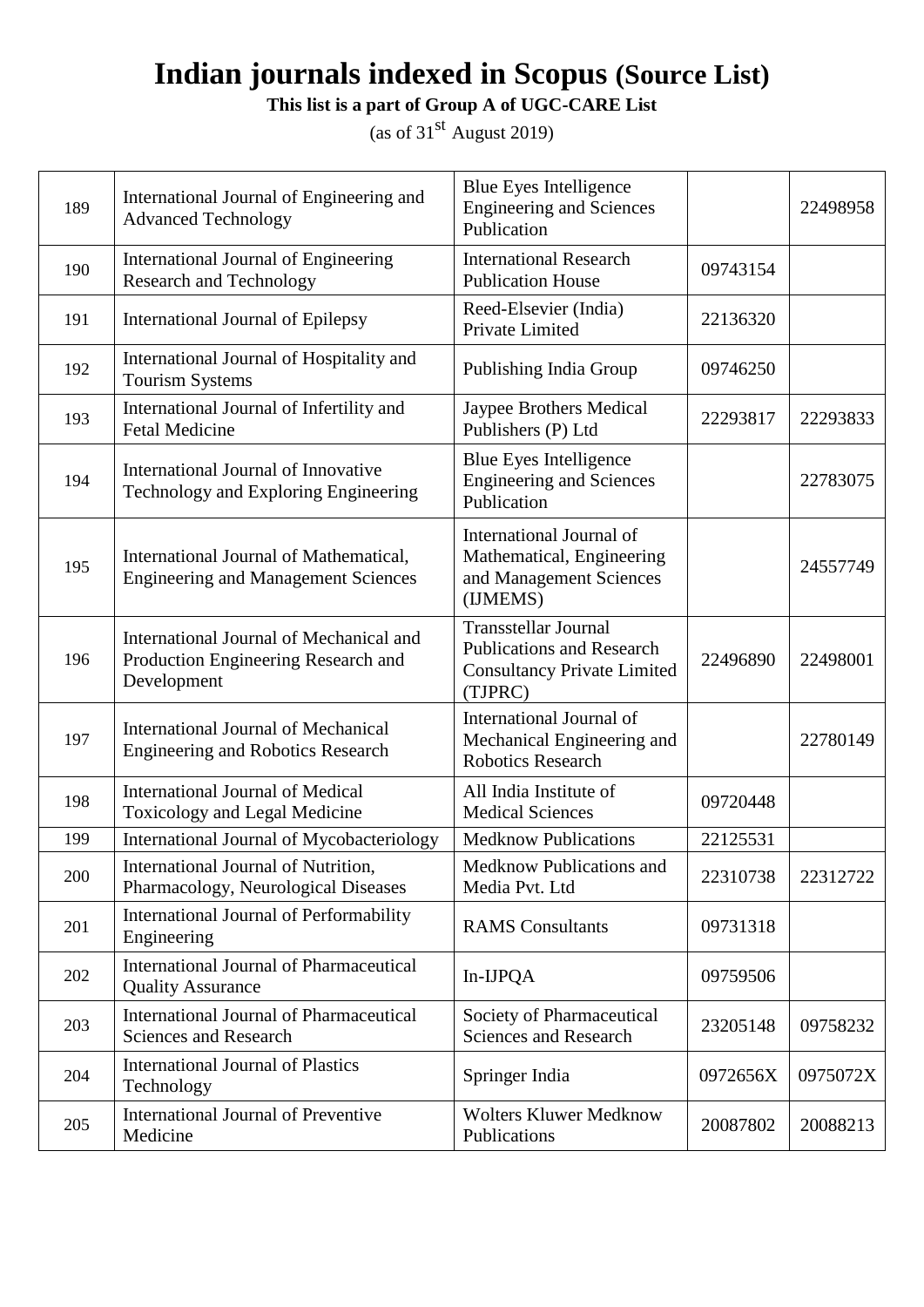**This list is a part of Group A of UGC-CARE List**

| 206 | <b>International Journal of Recent</b><br>Technology and Engineering            | Blue Eyes Intelligence<br><b>Engineering and Sciences</b><br>Publication                    |          | 22773878 |
|-----|---------------------------------------------------------------------------------|---------------------------------------------------------------------------------------------|----------|----------|
| 207 | International Journal of Research in<br><b>Pharmaceutical Sciences</b>          | JK Welfare & Pharmascope<br>Foundation                                                      | 09757538 |          |
| 208 | International Journal of Scientific and<br><b>Technology Research</b>           | International Journal of<br>Scientific and Technology<br>Research                           |          | 22778616 |
| 209 | <b>International Journal of Systems</b><br>Assurance Engineering and Management | Springer India                                                                              | 09756809 | 09764348 |
| 210 | International Journal of Trichology                                             | Medknow Publications and<br>Media Pvt. Ltd                                                  | 09747753 |          |
| 211 | <b>International Journal of Vehicle Structures</b><br>and Systems               | MechAero Foundation for<br>Technical Research &<br><b>Education Excellence</b><br>(MAFTREE) | 09753060 | 09753540 |
| 212 | <b>International Journal on Emerging</b><br>Technologies                        | <b>Research Trend</b>                                                                       | 09758364 | 22493255 |
| 213 | IPPTA: Quarterly Journal of Indian Pulp<br>and Paper Technical Association      | Indian Pulp and Paper<br><b>Technical Association</b>                                       | 03795462 |          |
| 214 | Iranian Journal of Nursing and Midwifery<br>Research                            | <b>Wolters Kluwer Medknow</b><br>Publications                                               | 17359066 | 22285504 |
| 215 | ISVS E-journal                                                                  | <b>Center for Environmental</b><br>Planning and Technology<br>University                    |          | 23202661 |
| 216 | <b>IUP Journal of English Studies</b>                                           | <b>IUP Publications</b>                                                                     | 09733728 |          |
| 217 | <b>JK</b> Science                                                               | Journal of Medical<br><b>Education &amp; Research</b>                                       | 09721177 |          |
| 218 | <b>JMS</b> - Journal of Medical Society                                         | Regional Institute of<br><b>Medical Sciences</b>                                            | 09724958 |          |
| 219 | <b>Journal International Medical Sciences</b><br>Academy                        | <b>International Medical</b><br><b>Sciences Academy</b>                                     | 0971071X |          |
| 220 | Journal of Advanced Pharmaceutical<br><b>Technology and Research</b>            | Medknow Publications and<br>Media Pvt. Ltd                                                  | 01105558 | 09762094 |
| 221 | Journal of Advanced Pharmacy Education<br>and Research                          | Society of Pharmaceutical<br><b>Education &amp; Research</b><br>[SPER]                      |          | 22493379 |
| 222 | Journal of Advanced Zoology                                                     | <b>Taru Publications</b>                                                                    | 02537214 |          |
| 223 | Journal of Agrometeorology                                                      | Association of<br>Agrometeorologists                                                        | 09721665 |          |
| 224 | Journal of Algebra and Applied<br>Mathematics                                   | <b>SAS</b> International<br>Publications                                                    | 23197234 |          |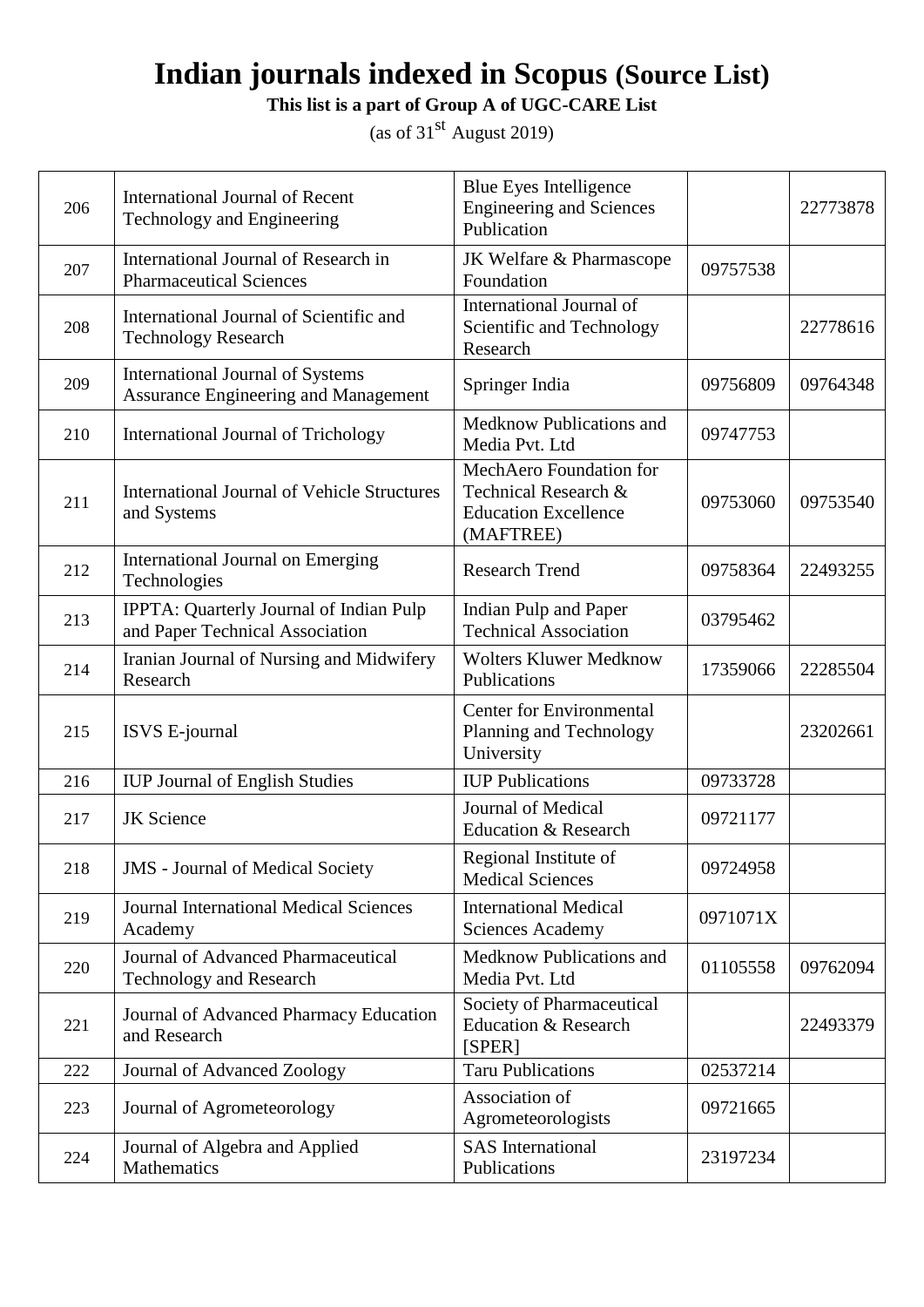**This list is a part of Group A of UGC-CARE List**

| 225 | Journal of Anaesthesiology Clinical<br>Pharmacology | <b>Medknow Publications</b>                                             | 09709185 |                     |
|-----|-----------------------------------------------------|-------------------------------------------------------------------------|----------|---------------------|
| 226 | Journal of Analysis and Applications                | <b>SAS</b> International<br>Publications                                | 09725954 |                     |
| 227 | Journal of Applied Horticulture                     | Society for Adancement of<br>Horticulture                               | 09721045 |                     |
| 228 | Journal of Applied Pharmaceutical Science           | MediPoeia                                                               | 22313354 |                     |
| 229 | Journal of Arthroscopy and Joint Surgery            | Reed-Elsevier (India)<br>Private Limited                                | 22149635 |                     |
| 230 | Journal of Astrophysics and Astronomy               | Springer India                                                          | 02506335 | 09737758            |
| 231 | Journal of Biopesticides                            | <b>Crop Protection Research</b><br>Centre                               | 0974391X | 22308385            |
| 232 | <b>Journal of Biosciences</b>                       | Springer India                                                          | 02505991 | 09737138            |
| 233 | Journal of Camel Practice and Research              | <b>Camel Publishing House</b>                                           | 09716777 |                     |
| 234 | Journal of Cancer Research and<br>Therapeutics      | <b>Medknow Publications</b>                                             | 09731482 |                     |
| 235 | Journal of Carcinogenesis                           | <b>Medknow Publications</b>                                             | 14773163 |                     |
| 236 | Journal of Cardiovascular Disease<br>Research       | <b>EManuscript Services</b>                                             | 09753583 | 09762833            |
| 237 | Journal of Cardiovascular Echography                | <b>Medknow Publications</b>                                             | 22114122 |                     |
| 238 | <b>Journal of Chemical Sciences</b>                 | Springer India                                                          | 09743626 | 09737103            |
| 239 | Journal of Clinical Imaging Science                 | Medknow Publications and<br>Media Pvt. Ltd                              | 21567514 | 21565597            |
| 240 | Journal of Clinical Orthopaedics and<br>Trauma      | Elsevier                                                                | 09765662 |                     |
| 241 | Journal of Communicable Diseases                    | Indian Society for Malaria<br>and Other Communicable<br><b>Diseases</b> | 00195138 |                     |
| 242 | Journal of Conservative Dentistry                   | <b>Medknow Publications</b>                                             |          | 09720707   09745203 |
| 243 | Journal of Content, Community and<br>Communication  | <b>Amity University</b>                                                 | 23957514 | 24569011            |
| 244 | Journal of Craniovertebral Junction and<br>Spine    | Medknow Publications and<br>Media Pvt. Ltd                              | 09748237 | 09769285            |
| 245 | Journal of Creative Communications                  | Sage Publications India Pvt<br>Ltd.                                     | 09732586 | 09732594            |
| 246 | Journal of Current Glaucoma Practice                | <b>Jaypee Brothers Medical</b><br>Publishers (P) Ltd                    | 09740333 | 09751947            |
| 247 | Journal of Cutaneous and Aesthetic<br>Surgery       | Medknow Publications and<br>Media Pvt. Ltd                              | 09742077 | 09745157            |
| 248 | Journal of Cytology                                 | <b>Medknow Publications</b>                                             | 09709371 | 09745165            |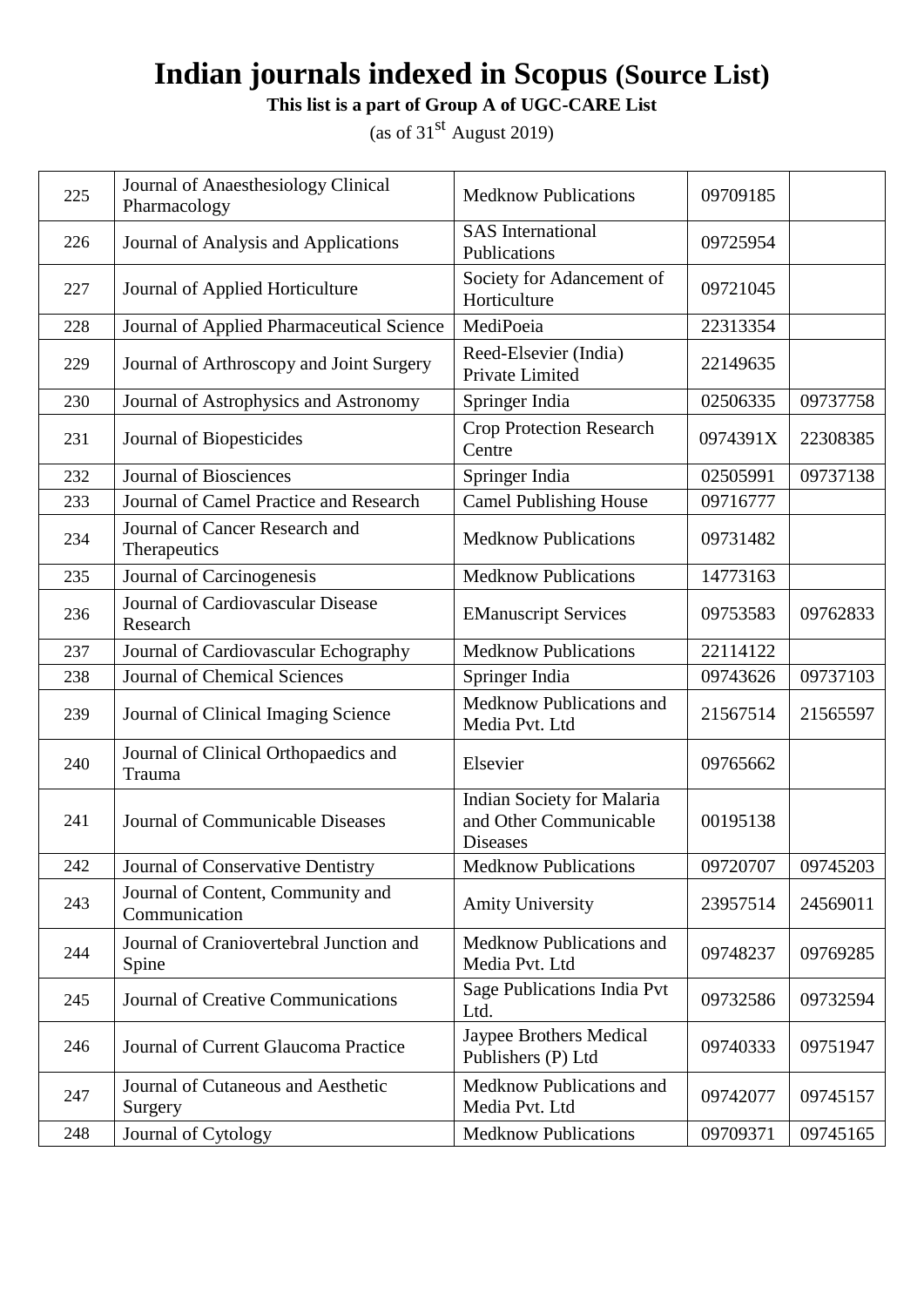**This list is a part of Group A of UGC-CARE List**

| 249 | Journal of Datta Meghe Institute of<br>Medical Sciences University        | <b>Wolters Kluwer Medknow</b><br>Publications                          | 09743901 |          |
|-----|---------------------------------------------------------------------------|------------------------------------------------------------------------|----------|----------|
| 250 | Journal of Dharma                                                         | Dharmaram College                                                      | 02537222 |          |
| 251 | Journal of Earth System Science                                           | Indian Academy of Sciences                                             | 23474327 | 0973774X |
| 252 | Journal of Emergencies, Trauma and<br>Shock                               | Medknow Publications and<br>Media Pvt. Ltd                             | 09742700 | 0974519X |
| 253 | Journal of Engineering Education<br>Transformations                       | Rajarambapu Institute Of<br>Technology                                 | 23492473 | 23941707 |
| 254 | Journal of Entomological Research                                         | <b>Malhotra Publishing House</b>                                       | 03789519 | 09744576 |
| 255 | Journal of Environmental Biology                                          | Academy of Environmental<br><b>Biology</b>                             | 02548704 | 23940379 |
| 256 | Journal of Food Science and Technology                                    | Springer India                                                         | 00221155 |          |
| 257 | Journal of Genetics                                                       | Springer India                                                         | 00221333 | 09737731 |
| 258 | Journal of Global Infectious Diseases                                     | Medknow Publications and<br>Media Pvt. Ltd                             | 0974777X | 09748245 |
| 259 | Journal of Global Pharma Technology                                       | Journal of Global Pharma<br>Technology                                 | 09758542 |          |
| 260 | <b>Journal of Hindu Studies</b>                                           | <b>Oxford University Press</b>                                         | 17564255 | 17564263 |
| 261 | Journal of Human Ecology                                                  | Kamla-Raj Enterprises                                                  | 09709274 |          |
| 262 | Journal of Human Reproductive Sciences                                    | <b>Medknow Publications</b>                                            | 09741208 |          |
| 263 | Journal of Indian Academy of Forensic<br>Medicine                         | Indian Academy of Forensic<br>Medicine                                 | 09710973 |          |
| 264 | Journal of Indian Association for Child<br>and Adolescent Mental Health   | <b>Indian Association for Child</b><br>and Adolescent Mental<br>Health | 09731342 |          |
| 265 | Journal of Indian Association of Pediatric<br>Surgeons                    | <b>Medknow Publications</b>                                            | 09719261 |          |
| 266 | Journal of Indian Council of Philosophical<br>Research                    | Springer India                                                         | 09707794 | 23639962 |
| 267 | Journal of Indian Prosthodontist Society                                  | <b>Wolters Kluwer Medknow</b><br>Publications                          | 09724052 |          |
| 268 | Journal of Indian Society of<br>Periodontology                            | Medknow Publications and<br>Media Pvt. Ltd                             | 0972124X |          |
| 269 | Journal of International Oral Health                                      | Medknow Publications and<br>Media Pvt. Ltd                             | 09767428 | 09761799 |
| 270 | Journal of International Society of<br>Preventive and Community Dentistry | Medknow Publications and<br>Media Pvt. Ltd                             | 22310762 | 22501002 |
| 271 | Journal of Krishna Institute of Medical<br><b>Sciences University</b>     | Krishna Institute of Medical<br><b>Sciences University</b>             | 22314261 |          |
| 272 | Journal of Mathematical Control Science<br>and Applications               | Muk Publications and<br>Distributions                                  | 09740570 |          |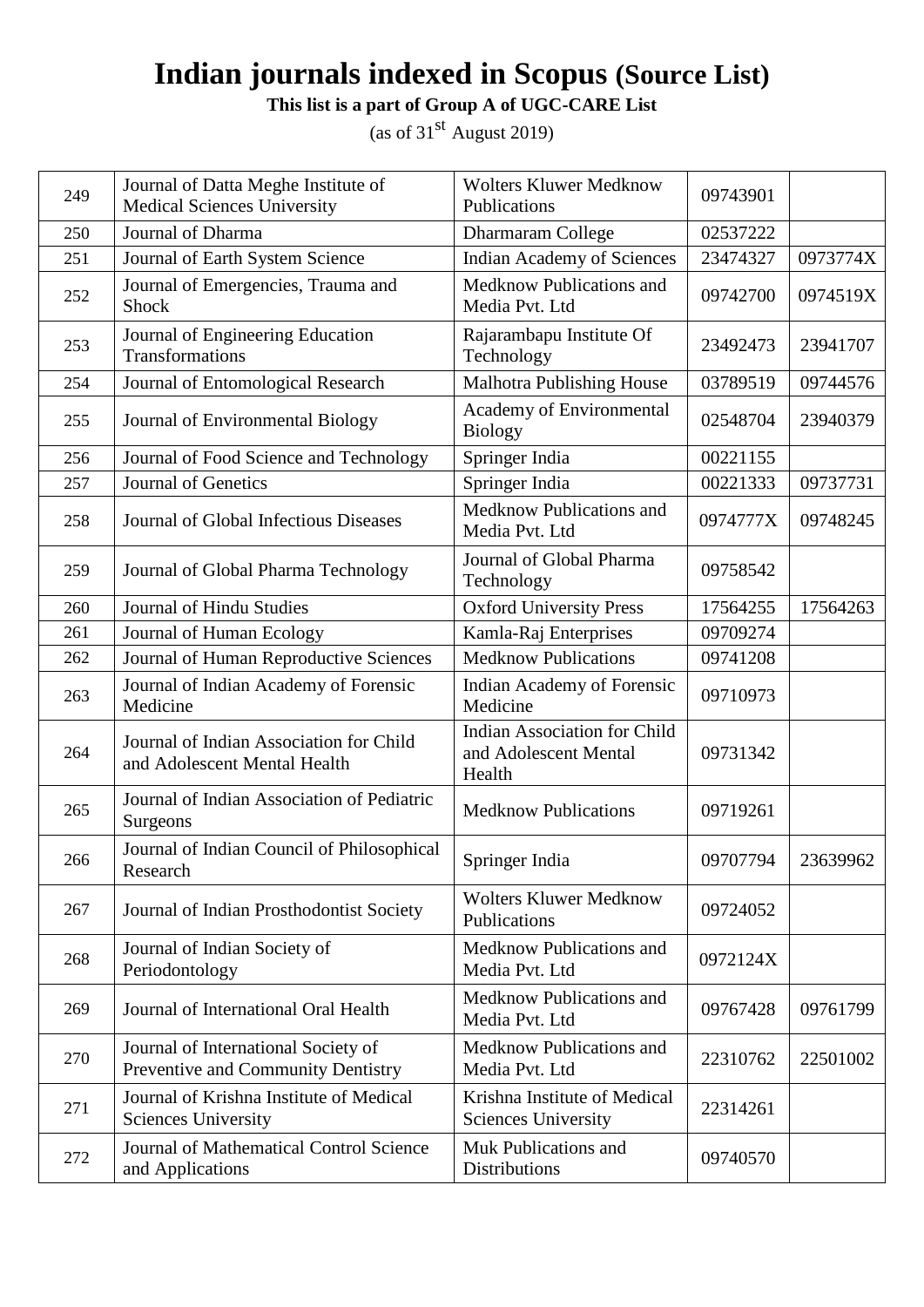**This list is a part of Group A of UGC-CARE List**

| 273 | <b>Journal of Medical Physics</b>                   | <b>Medknow Publications</b>                                       | 09716203 |          |
|-----|-----------------------------------------------------|-------------------------------------------------------------------|----------|----------|
| 274 | Journal of Medical Sciences (Taiwan)                | <b>Wolters Kluwer Medknow</b><br>Publications                     | 10114564 |          |
| 275 | Journal of Medical Signals and Sensors              | <b>Wolters Kluwer Medknow</b><br>Publications                     |          | 22287477 |
| 276 | Journal of Medical Ultrasound                       | <b>Wolters Kluwer Medknow</b><br>Publications                     | 09296441 | 22121552 |
| 277 | Journal of Mid-Life Health                          | Medknow Publications and<br>Media Pvt. Ltd                        | 09767800 | 09767819 |
| 278 | Journal of Mines, Metals and Fuels                  | Books & Journals Private<br>Ltd.                                  | 00222755 |          |
| 279 | Journal of Minimal Access Surgery                   | <b>Medknow Publications</b>                                       | 09729941 |          |
| 280 | <b>Journal of Natural Remedies</b>                  | Natural Remedies Pvt Ltd.                                         | 09725547 | 23203358 |
| 281 | Journal of Natural Science, Biology and<br>Medicine | Medknow Publications and<br>Media Pvt. Ltd                        | 09769668 | 22297707 |
| 282 | Journal of Neurosciences in Rural Practice          | Medknow Publications and<br>Media Pvt. Ltd                        | 09763147 | 09763155 |
| 283 | Journal of Obstetrics and Gynecology of<br>India    | Federation of Obstetric &<br>Gynaecological Societies of<br>India | 09719202 |          |
| 284 | Journal of Ophthalmic and Vision<br>Research        | <b>Medknow Publications</b>                                       | 20082010 | 2008322X |
| 285 | Journal of Optics (India)                           | Optical Society of India                                          | 09728821 | 09746900 |
| 286 | Journal of Oral and Maxillofacial<br>Pathology      | Medknow Publications and<br>Media Pvt. Ltd                        | 0973029X | 1998393X |
| 287 | <b>Journal of Orofacial Sciences</b>                | Medknow Publications and<br>Media Pvt. Ltd                        | 09758844 | 23204737 |
| 288 | Journal of Orthodontic Science                      | <b>Wolters Kluwer Medknow</b><br>Publications                     | 22781897 | 22780203 |
| 289 | <b>Journal of Parasitic Diseases</b>                | Springer India                                                    | 09717196 |          |
| 290 | Journal of Pathology Informatics                    | Medknow Publications and<br>Media Pvt. Ltd                        | 22295089 | 21533539 |
| 291 | Journal of Pediatric Neurosciences                  | <b>Medknow Publications</b>                                       | 18171745 | 19983948 |
| 292 | Journal of Pharmaceutical Negative<br>Results       | Medknow Publications and<br>Media Pvt. Ltd                        | 09769234 | 22297723 |
| 293 | Journal of Pharmacology and<br>Pharmacotherapeutics | Medknow Publications and<br>Media Pvt. Ltd                        | 0976500X | 09765018 |
| 294 | Journal of Pharmacy and Bioallied<br>Sciences       | Medknow Publications and<br>Media Pvt. Ltd                        | 09764879 | 09757406 |
| 295 | Journal of Plant Biochemistry and<br>Biotechnology  | Springer India                                                    | 09717811 |          |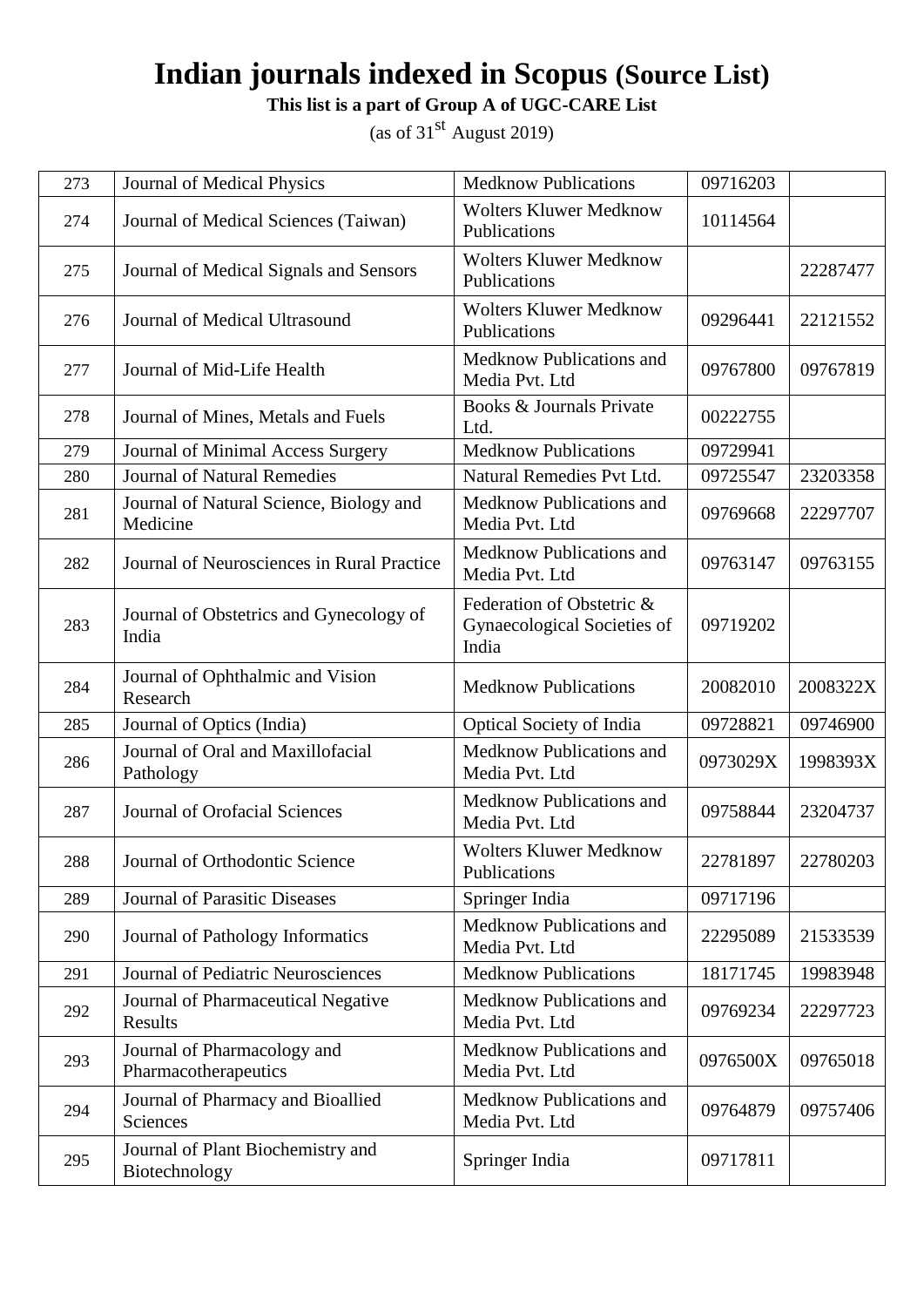**This list is a part of Group A of UGC-CARE List**

| 296 | Journal of Polymer Materials                                             | Oxford $&$ I.B.H. Publishing<br>Co. Pvt. Ltd.                                          | 09700838 | 09763449 |
|-----|--------------------------------------------------------------------------|----------------------------------------------------------------------------------------|----------|----------|
| 297 | Journal of Postgraduate Medicine                                         | <b>Medknow Publications</b>                                                            | 00223859 | 09722823 |
| 298 | Journal of Punjab Academy of Forensic<br>Medicine and Toxicology         | Punjab Academy of<br>Forensic Medicine and<br>Toxicology                               | 09725687 | 0974083X |
| 299 | Journal of Pure and Applied Microbiology                                 | Oriental Scientific Pub. Co.                                                           | 09737510 | 2581690X |
| 300 | Journal of Reports in Pharmaceutical<br>Sciences                         | <b>Wolters Kluwer Medknow</b><br>Publications                                          | 23221232 | 23225106 |
| 301 | Journal of Research in Medical Sciences                                  | <b>Wolters Kluwer Medknow</b><br>Publications                                          | 17351995 |          |
| 302 | Journal of Rural Development                                             | Ministry of Rural<br>Development, National<br><b>Institute of Rural</b><br>Development | 09703357 |          |
| 303 | Journal of SAFOG                                                         | Jaypee Brothers Medical<br>Publishers (P) Ltd                                          | 09748938 | 09751920 |
| 304 | Journal of Scientific and Industrial<br>Research                         | <b>Scientific Publishers</b>                                                           | 00224456 | 09751084 |
| 305 | Journal of Sociology and Social<br>Anthropology                          | Kamla-Raj Enterprises                                                                  | 09766634 | 24566764 |
| 306 | Journal of South Asian Development                                       | Sage Publications India Pvt<br>Ltd.                                                    | 09731741 |          |
| 307 | Journal of South India Medicolegal<br>Association                        | South India Medicolegal<br>Association                                                 | 09746196 |          |
| 308 | Journal of Stem Cells and Regenerative<br>Medicine                       | Nichi-Hepz Kenko (NHK)<br><b>Services Private Limited</b>                              | 09737154 |          |
| 309 | Journal of Structural Engineering (Madras)                               | <b>Structural Engineering</b><br><b>Research Centre</b>                                | 09700137 |          |
| 310 | Journal of Surface Science and<br>Technology                             | <b>Indian Society for Surface</b><br>Science and Technology                            | 09701893 |          |
| 311 | Journal of the Anatomical Society of India                               | Anatomical Society of India                                                            | 00032778 |          |
| 312 | Journal of the Bombay Natural History<br>Society                         | <b>Bombay Natural History</b><br>Society                                               | 00066982 |          |
| 313 | Journal of the Geological Society of India                               | Geological Society of India                                                            | 00167622 |          |
| 314 | Journal of the Indian Academy of Applied<br>Psychology                   | <b>Indian Academy of Applied</b><br>Psychology                                         | 00194247 |          |
| 315 | Journal of the Indian Chemical Society                                   | <b>Scientific Publishers</b>                                                           | 00194522 |          |
| 316 | Journal of the Indian Institute of Science                               | Indian Institute of Science                                                            | 00194964 |          |
| 317 | Journal of the Indian Mathematical Society                               | <b>Indian Mathematical Society</b>                                                     | 00195839 |          |
| 318 | Journal of the Indian Society of<br>Pedodontics and Preventive Dentistry | <b>Medknow Publications</b>                                                            | 09704388 |          |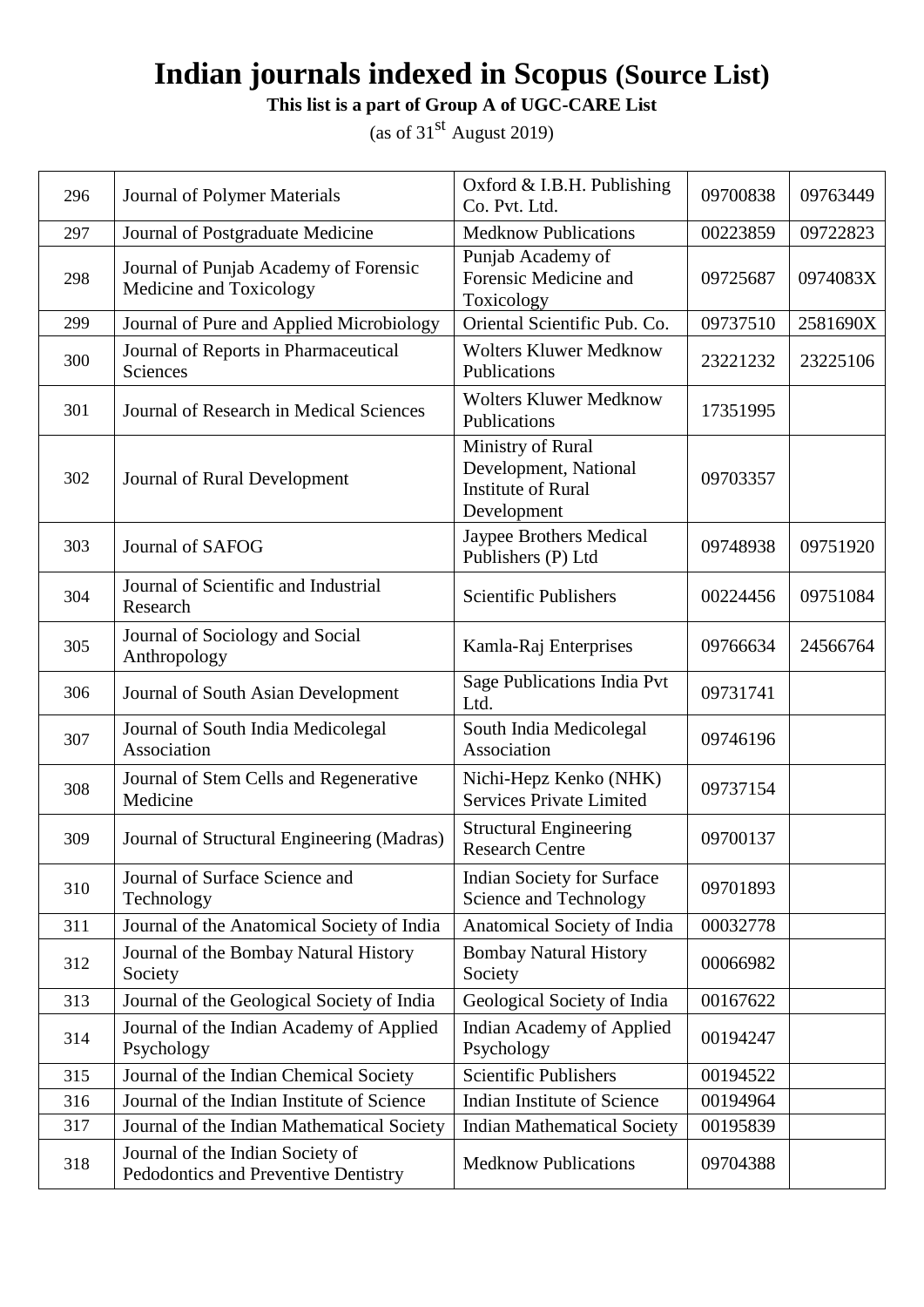**This list is a part of Group A of UGC-CARE List**

| 319 | Journal of the Indian Society of Remote<br>Sensing           | Springer India                                                                                  | 0255660X |          |
|-----|--------------------------------------------------------------|-------------------------------------------------------------------------------------------------|----------|----------|
| 320 | Journal of the Indian Society of Soil<br>Science             | Indian Society of Soil<br>Science                                                               | 0019638X |          |
| 321 | Journal of The Institution of Engineers<br>(India): Series A | Springer India                                                                                  | 22502149 | 22502157 |
| 322 | Journal of The Institution of Engineers<br>(India): Series B | Springer India                                                                                  | 22502106 | 22502114 |
| 323 | Journal of The Institution of Engineers<br>(India): Series C | Springer India                                                                                  | 22500545 | 22500553 |
| 324 | Journal of The Institution of Engineers<br>(India): Series D | Springer India                                                                                  | 22502122 | 22502130 |
| 325 | Journal of The Institution of Engineers<br>(India): Series E | Springer India                                                                                  | 22502483 | 22502491 |
| 326 | Journal of the Palaeontological Society of<br>India          | The Palaeontological<br>Society of India                                                        | 05529360 |          |
| 327 | Journal of the Ramanujan Mathematical<br>Society             | Ramanujan Mathematical<br>Society                                                               | 23203110 |          |
| 328 | Journal of the Textile Association                           | Textile Association (India)                                                                     | 03684636 |          |
| 329 | Journal of Threatened Taxa                                   | Wildlife Information &<br><b>Liaison Development</b><br>Society                                 | 09747893 | 09747907 |
| 330 | Journal of Tropical Agriculture                              | Kerala Agricultural<br>University                                                               | 0971636X | 09735399 |
| 331 | Journal of Vector Borne Diseases                             | <b>Wolters Kluwer Medknow</b><br>Publications                                                   | 09729062 |          |
| 332 | Journal of Vibrational Engineering and<br>Technologies       | Krishtel eMaging Solutions                                                                      | 23213558 |          |
| 333 | Journal, Indian Academy of Clinical<br>Medicine              | Indian Academy of Clinical<br>Medicine                                                          | 09723560 |          |
| 334 | Journals of Intellectual Property Rights                     | National Institute of Science<br>Communication and<br><b>Information Resources</b><br>(NISCAIR) | 09717544 | 09751076 |
| 335 | JP Journal of Heat and Mass Transfer                         | Pushpa Publishing House                                                                         | 09735763 |          |
| 336 | Legume Research                                              | <b>Agricultural Research</b><br><b>Communication Centre</b>                                     | 02505371 |          |
| 337 | Lung India                                                   | <b>Medknow Publications</b>                                                                     | 09702113 | 0974598X |
| 338 | Man-Made Textiles in India                                   | Synthetic and Art Silk Mills'<br><b>Research Association</b>                                    | 03777537 |          |
| 339 | Mapan - Journal of Metrology Society of<br>India             | Springer India                                                                                  | 09703950 | 09749853 |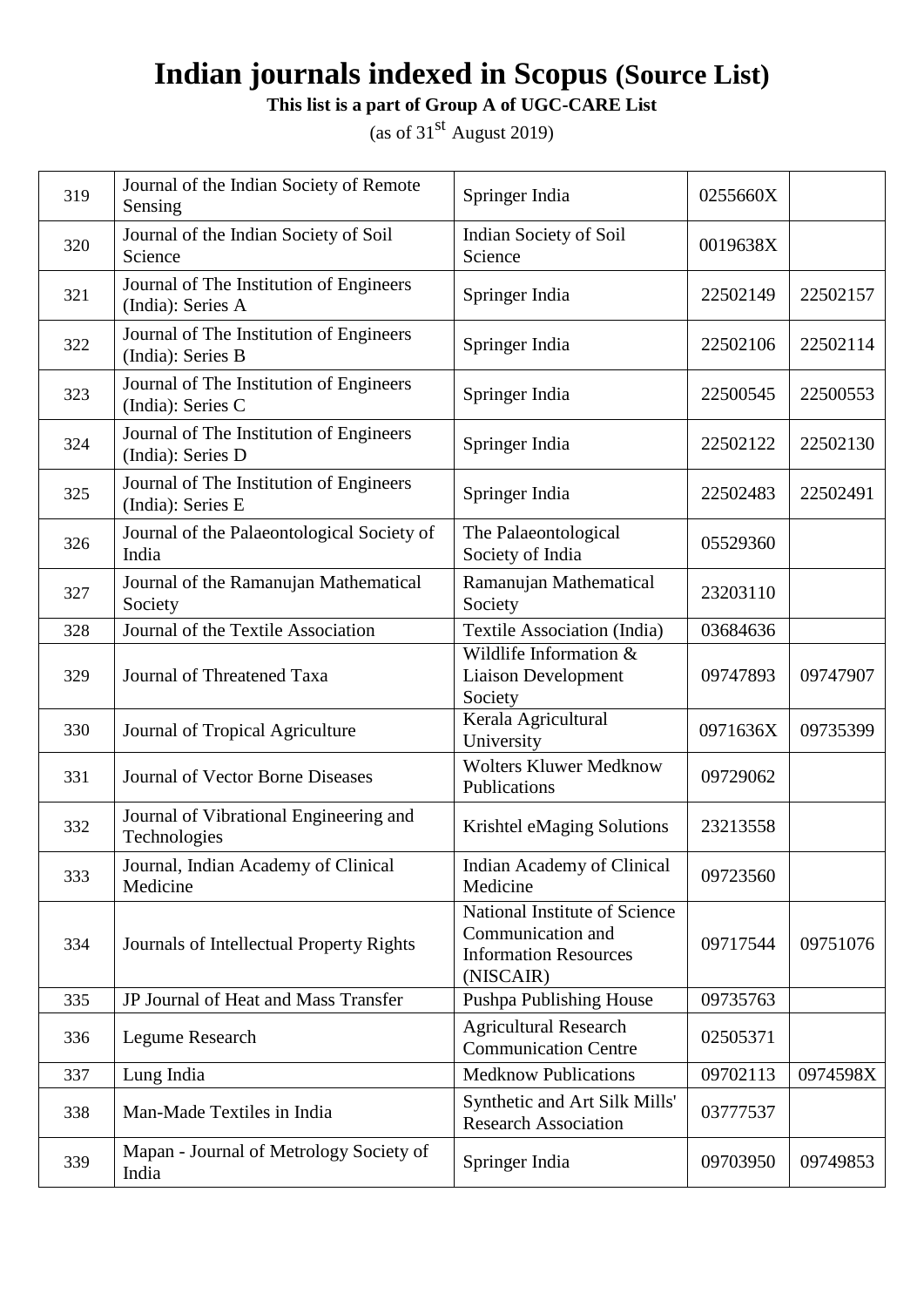**This list is a part of Group A of UGC-CARE List**

| 340 | Mausam                                                           | <b>Scientific Publishers</b>                          | 02529416 |          |
|-----|------------------------------------------------------------------|-------------------------------------------------------|----------|----------|
| 341 | Media Watch                                                      | Deepak Ranjan Jena                                    | 22498818 |          |
| 342 | Medical Journal Armed Forces India                               | Elsevier India                                        | 03771237 |          |
| 343 | Medico-Legal Update                                              | World Informations<br>Syndicate                       | 0971720X |          |
| 344 | Medieval History Journal                                         | <b>Sage Publications India Pvt</b><br>Ltd.            | 09719458 |          |
| 345 | Middle East African Journal of<br>Ophthalmology                  | Medknow Publications and<br>Media Pvt. Ltd            | 09749233 | 09751599 |
| 346 | <b>National Academy Science Letters</b>                          | Springer India                                        | 0250541X |          |
| 347 | National Medical Journal of India                                | All India Institute of<br><b>Medical Sciences</b>     | 0970258X |          |
| 348 | Nature Environment and Pollution<br>Technology                   | <b>Technoscience Publications</b>                     | 09726268 |          |
| 349 | <b>Neural Regeneration Research</b>                              | <b>Medknow Publications</b>                           | 16735374 |          |
| 350 | Neurology India                                                  | <b>Medknow Publications</b>                           | 00283886 | 19984022 |
| 351 | Nigerian Journal of Clinical Practice                            | <b>Medknow Publications</b>                           | 11193077 |          |
| 352 | Noise and Health                                                 | <b>Medknow Publications</b>                           | 14631741 |          |
| 353 | Nucleus (India)                                                  | Springer India                                        | 0029568X | 09767975 |
| 354 | Oman Journal of Ophthalmology                                    | Medknow Publications and<br>Media Pvt. Ltd            | 0974620X | 09747842 |
| 355 | Online Journal of Health and Allied<br>Sciences                  | Light House Polyclinic                                | 09725997 |          |
| 356 | Open Access Journal of Medicinal and<br><b>Aromatic Plants</b>   | Medicinal and Aromatic<br>Plants Association of India | 09747877 |          |
| 357 | Otorhinolaryngology Clinics                                      | Jaypee Brothers Medical<br>Publishers (P) Ltd         | 0975444X |          |
| 358 | Perinatology                                                     | Prism Books Pvt. Ltd                                  | 09722408 |          |
| 359 | Perspectives in Clinical Research                                | Medknow Publications and<br>Media Pvt. Ltd            | 22293485 | 22295488 |
| 360 | Pestology                                                        | <b>Scientia Publications</b>                          | 09703012 |          |
| 361 | Pharma Times                                                     | <b>Indian Pharmaceutical</b><br>Association           | 00316849 |          |
| 362 | Pharmacognosy Journal                                            | Pharmacognosy Network<br>Worldwide                    | 09753575 |          |
| 363 | Physiology and Molecular Biology of<br>Plants                    | Springer India                                        | 09715894 |          |
| 364 | Phytomorphology: An International<br>Journal of Plant Morphology | <b>Scientific Publishers</b>                          | 00319449 |          |
| 365 | <b>Plant Archives</b>                                            | Dr. R.S. Yadab                                        | 09725210 |          |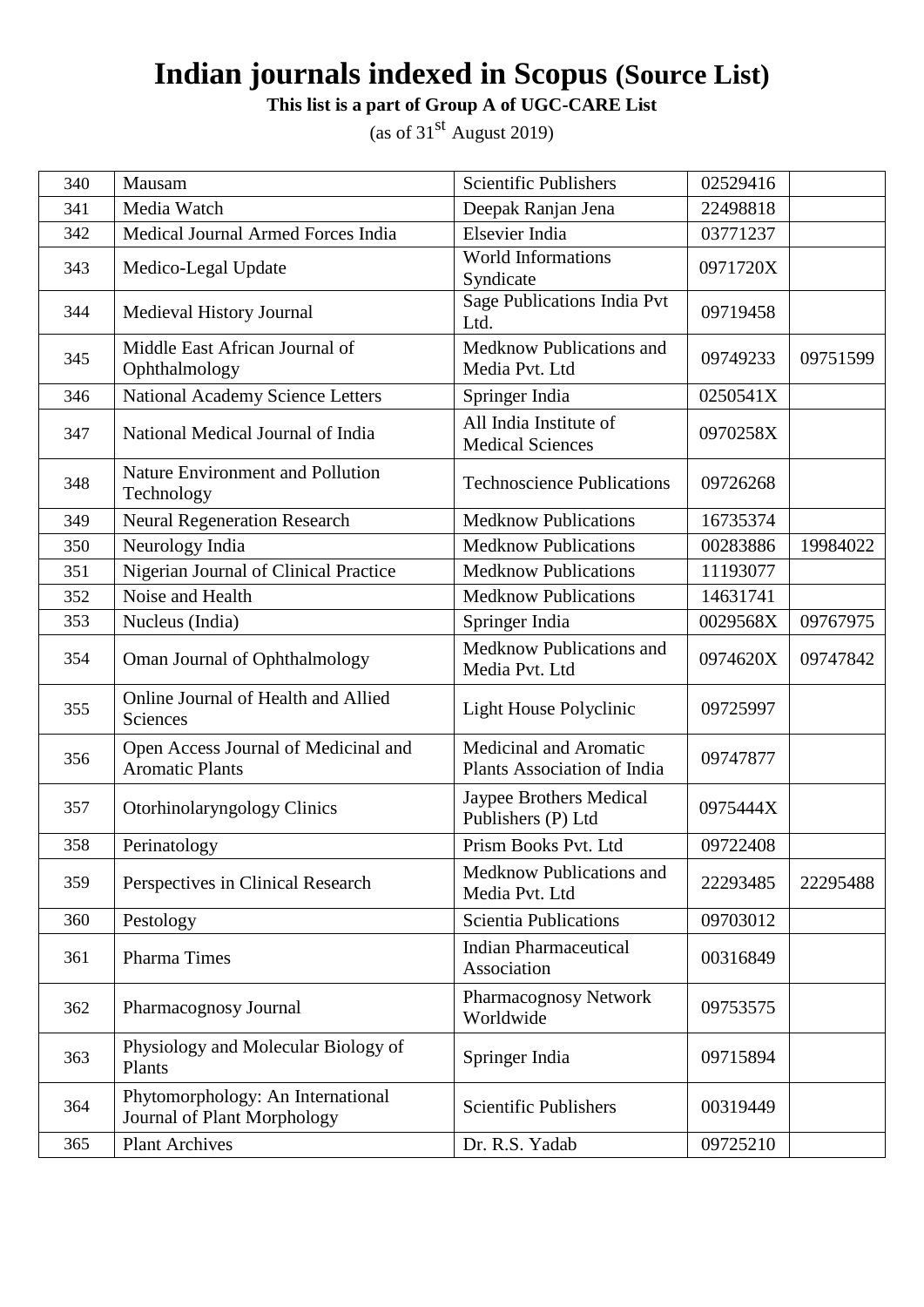**This list is a part of Group A of UGC-CARE List**

| 366 | Plant Cell Biotechnology and Molecular<br><b>Biology</b>                                    | The Society for Biology and<br>Biotechnology                                   | 09722025 |          |
|-----|---------------------------------------------------------------------------------------------|--------------------------------------------------------------------------------|----------|----------|
| 367 | Poincare Journal of Analysis and<br>Applications                                            | Poincare Publisher                                                             | 23496789 | 23496797 |
| 368 | <b>Pollution Research</b>                                                                   | <b>EM</b> International                                                        | 02578050 |          |
| 369 | Potato Journal                                                                              | The Indian Potato<br>Association                                               | 09708235 |          |
| 370 | Prabandhan: Indian Journal of<br>Management                                                 | <b>Associated Management</b><br><b>Consultants Private Limited</b>             | 09752854 |          |
| 371 | Pramana - Journal of Physics                                                                | Springer India                                                                 | 03044289 | 09737111 |
| 372 | Pravara Medical Review                                                                      | Deemed University                                                              | 09750533 | 09760164 |
| 373 | Proceedings of the Indian Academy of<br><b>Sciences: Mathematical Sciences</b>              | <b>Indian Academy of Sciences</b>                                              | 02534142 | 09737685 |
| 374 | Proceedings of the Indian National Science<br>Academy                                       | <b>Indian National Science</b><br>Academy                                      | 03700046 |          |
| 375 | Proceedings of the National Academy of<br>Sciences India Section A - Physical<br>Sciences   | Springer India                                                                 | 03698203 | 22501762 |
| 376 | Proceedings of the National Academy of<br>Sciences India Section B - Biological<br>Sciences | Springer India                                                                 | 03698211 | 22501746 |
| 377 | Psychology and Developing Societies                                                         | Sage Publications India Pvt<br>Ltd.                                            | 09713336 |          |
| 378 | Purushartha                                                                                 | School of Management<br>Sciences                                               | 0975024X |          |
| 379 | Ramon Llull Journal of Applied Ethics                                                       | <b>Medknow Publications</b>                                                    | 20138393 | 2229578X |
| 380 | Range Management and Agroforestry                                                           | <b>Range Management Society</b><br>of India (RMSI)                             | 09712070 |          |
| 381 | Rasayan Journal of Chemistry                                                                | Rasayan Journal                                                                | 09741496 | 09760083 |
| 382 | <b>Research in Pharmaceutical Sciences</b>                                                  | <b>Medknow Publications</b>                                                    | 17355362 | 17359414 |
| 383 | Research Journal of Biotechnology                                                           | <b>Research Journal</b><br>Biotechnology                                       | 09736263 |          |
| 384 | Research Journal of Chemistry and<br>Environment                                            | <b>International Congress of</b><br><b>Chemistry and Environment</b>           | 09720626 |          |
| 385 | Research Journal of Pharmacy and<br>Technology                                              | A and V Publication                                                            | 09743618 | 0974360X |
| 386 | <b>Research on Crops</b>                                                                    | Gaurav Society of<br><b>Agricultural Research</b><br><b>Information Centre</b> | 09723226 |          |
| 387 | Resonance                                                                                   | Springer India                                                                 | 09718044 |          |
| 388 | Rheedea                                                                                     | <b>Indian Association for</b><br>Angiosperm Taxonomy                           | 09712313 |          |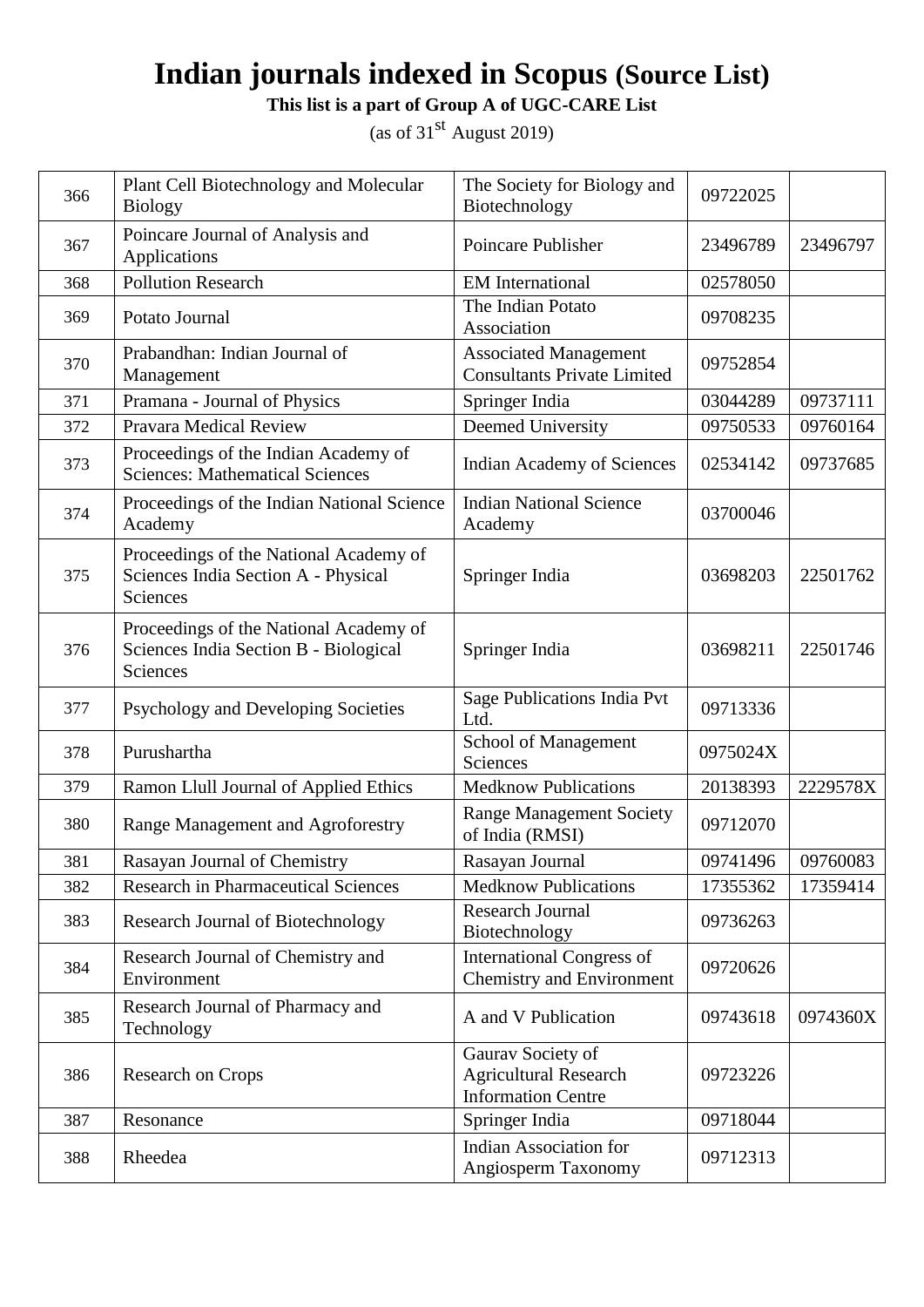**This list is a part of Group A of UGC-CARE List**

| 389 | Rupkatha Journal on Interdisciplinary<br><b>Studies in Humanities</b>                                                                                | Sreecheta Mukherjee                              | 09752935 |          |
|-----|------------------------------------------------------------------------------------------------------------------------------------------------------|--------------------------------------------------|----------|----------|
| 390 | Sadhana - Academy Proceedings in<br><b>Engineering Sciences</b>                                                                                      | Springer India                                   | 02562499 | 09737677 |
| 391 | Sankhya A                                                                                                                                            | Springer India                                   | 0976836X | 09768378 |
| 392 | Sankhya B                                                                                                                                            | Springer India                                   | 09768386 | 09768394 |
| 393 | Sankhya: The Indian Journal of Statistics                                                                                                            | <b>Indian Statistical Institute</b>              | 09727671 |          |
| 394 | Saudi Endodontic Journal                                                                                                                             | Medknow Publications and<br>Media Pvt. Ltd       | 22789618 | 23201495 |
| 395 | Saudi Journal of Anaesthesia                                                                                                                         | Medknow Publications and<br>Media Pvt. Ltd       | 1658354X | 09753125 |
| 396 | Saudi Journal of Gastroenterology                                                                                                                    | <b>Medknow Publications</b>                      | 13193767 | 19984049 |
| 397 | Saudi journal of kidney diseases and<br>transplantation : an official publication of<br>the Saudi Center for Organ<br>Transplantation, Saudi Arabia. | <b>Medknow Publications</b>                      | 13192442 |          |
| 398 | Science, Technology and Society                                                                                                                      | Sage Publications India Pvt<br>Ltd.              | 09717218 |          |
| 399 | <b>SCMS</b> Journal of Indian Management                                                                                                             | <b>SCMS</b> Group of Educational<br>Institutions | 09733167 |          |
| 400 | Sociological bulletin                                                                                                                                | <b>Indian Sociological Society</b>               | 00380229 |          |
| 401 | <b>Studies in History</b>                                                                                                                            | Sage Publications India Pvt<br>Ltd.              | 02576430 |          |
| 402 | <b>Studies on Ethno-Medicine</b>                                                                                                                     | Kamla-Raj Enterprises                            | 09735070 |          |
| 403 | <b>Sugar Tech</b>                                                                                                                                    | Springer India                                   | 09721525 |          |
| 404 | <b>Surgical Neurology International</b>                                                                                                              | Medknow Publications and<br>Media Pvt. Ltd       | 21527806 |          |
| 405 | <b>Systematic Reviews in Pharmacy</b>                                                                                                                | Medknow Publications and<br>Media Pvt. Ltd       | 09758453 |          |
| 406 | Taiwan Journal of Ophthalmology                                                                                                                      | <b>Medknow Publications</b>                      | 22115056 | 22115072 |
| 407 | <b>Textile Magazine</b>                                                                                                                              | Gopali & Co.                                     | 00405078 |          |
| 408 | <b>Textiles Trends</b>                                                                                                                               | <b>Eastland Publications (Pvt.)</b><br>Ltd.      | 00405205 |          |
| 409 | The Journal of the Association of<br>Physicians of India                                                                                             | Association of Physicians of<br>India            | 00045772 |          |
| 410 | The Nigerian postgraduate medical journal                                                                                                            | Wolters Kluwer Medknow<br>Publications           | 11171936 |          |
| 411 | <b>Toxicology International</b>                                                                                                                      | Society of Toxicology                            | 09716580 |          |
| 412 | Transactions of the Institute of Indian<br>Geographers                                                                                               | Institute of Indian<br>Geographers               | 09709851 |          |
| 413 | <b>Translational Animal Science</b>                                                                                                                  | <b>Oxford University Press</b>                   |          | 25732102 |